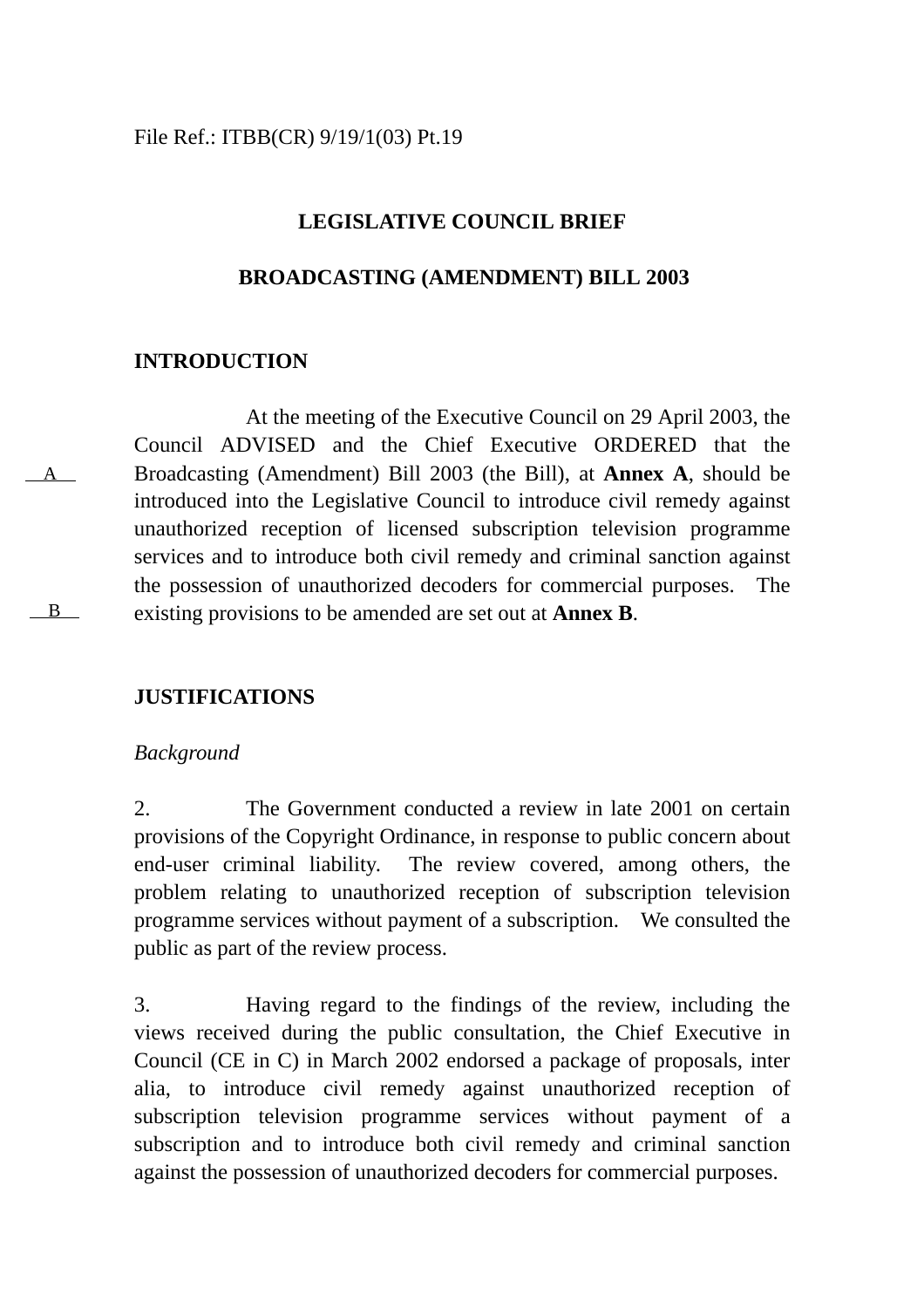## *Scope of amendments*

4. At present, the control of unauthorized reception of licensed subscription television programme services in Hong Kong is effected by the Broadcasting Ordinance (BO) through the control of the supply, i.e., import, export, manufacture, sale or let for hire, of unauthorized decoders<sup>[1](#page-1-0)</sup> in the course of trade or business. The Bill is intended to strengthen the existing control by providing for sanctions against unauthorized reception for domestic viewing and commercial use. Specifically, these sanctions include civil remedy against unauthorized reception of licensed subscription television programme services without payment of a subscription, and both civil remedy and criminal sanction against the possession of unauthorized decoders for commercial purposes (e.g. for the public display of the television programmes in pubs and restaurants). The legislative proposals contained in the Bill, if passed, will give effect to the CE in C's decision taken in March 2002 to tackle the problem of unauthorized reception of subscription television programme services<sup>2</sup>.

5. The civil remedy to be applied in the case of unauthorized reception for domestic viewing or commercial purposes will enable a licensee who sustains loss or damage from the avoidance of payment of subscription by a domestic viewer or the offence committed by a commercial user to bring an action for damages, an injunction or other appropriate remedy, order or relief against the person.

6. On the other hand, the new criminal liability to be applied in the case of unauthorized reception for commercial purposes will be the same as the current one under section 6(2) for the manufacture, trading and supply of unauthorized decoders<sup>[3](#page-1-2)</sup> in the course of trade or business. This

\_\_\_\_\_\_\_\_\_\_\_\_\_\_\_\_\_\_\_\_\_\_\_\_\_\_\_\_\_\_\_\_\_\_\_\_\_\_\_\_\_\_\_\_\_\_\_\_\_\_\_\_\_\_\_\_\_\_\_\_\_\_\_\_\_\_\_\_\_\_

<span id="page-1-0"></span><sup>1</sup> "Unauthorized decoder" means under section 6 of the Broadcasting Ordinance a decoder by means of which encrypted television programmes provided under a licence can be viewed in decoded form without payment of a subscription where a subscription is required to be paid.

<span id="page-1-1"></span><sup>&</sup>lt;sup>2</sup> The legislative proposals are set out in the Legislative Council Brief – Review of Certain Provisions of the Copyright Ordinance issued on 15 March 2002.

<span id="page-1-2"></span> $3$  An offender is liable –

<sup>(</sup>a) on summary conviction, to a fine at level 6 (\$100,000) and to imprisonment for 2 years;

<sup>(</sup>b) on conviction on indictment, to a fine of \$1,000,000 and to imprisonment for 5 years.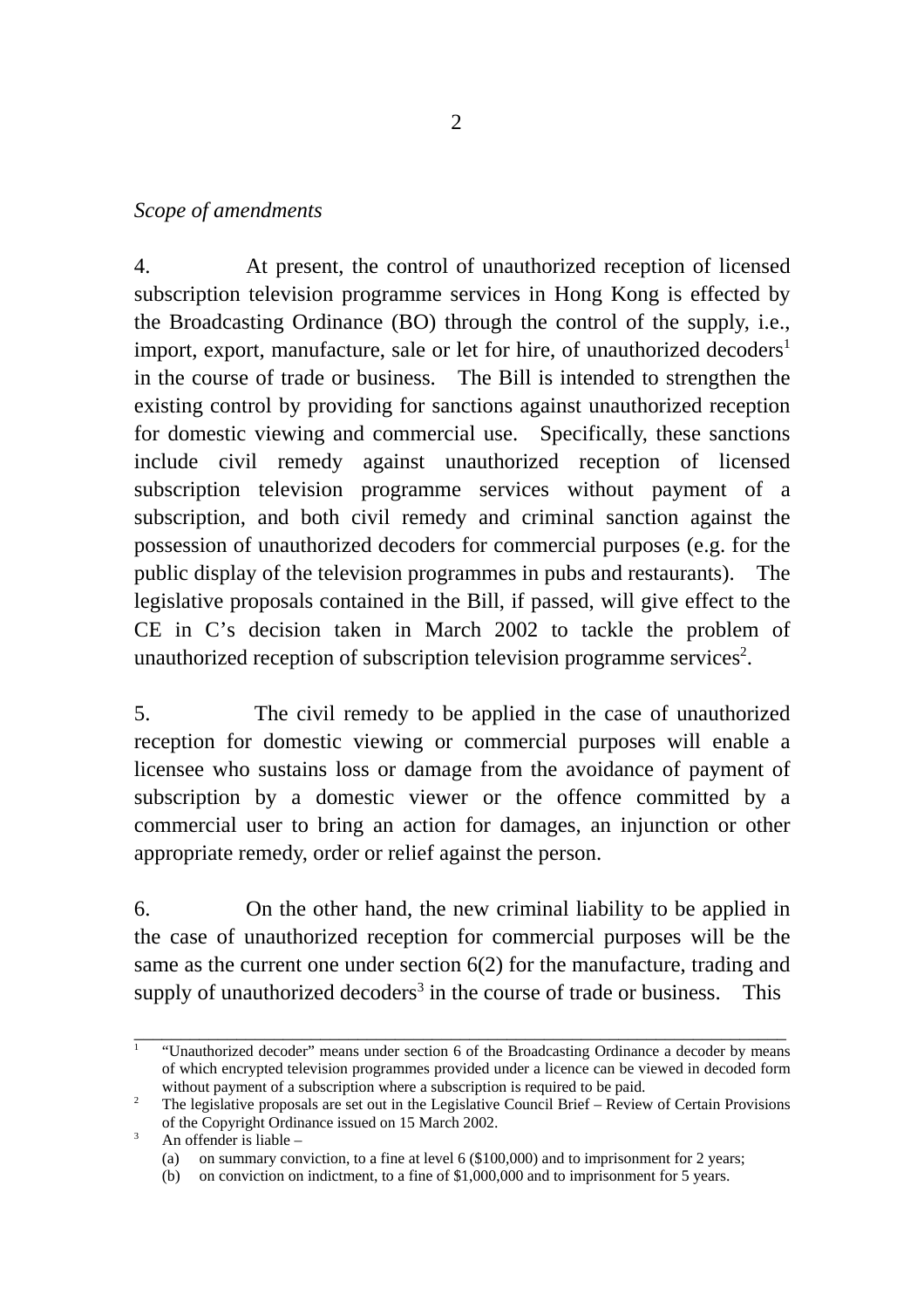will provide for parity of treatment of offences in respect of unauthorized decoders and those of unauthorized reception and should, in our view, be adequate for achieving a deterrent effect.

7. The proposed civil and criminal liabilities are in accordance with the decision of the CE in C, which took into account the severity of the offences, the possibility of digitization as a means to contain the problem, the outcome of public consultation, practical enforcement difficulties and privacy issues. In relation to these considerations, we do not propose to impose criminal liability on domestic viewers. A cautious approach of introducing civil remedy as the first step in tightening the control of unauthorized reception in domestic premises is more appropriate. We will review the situation when Hong Kong Cable Television Limited (HKCTV), the major pay television programme service licensee, has substantially digitized the reception of its service. Up to the end of March 2003, HKCTV's digitized service covered about 42% of its subscribers, against a requirement of complete digitization by May 2005.

## *Law enforcement*

 $\overline{a}$ 

8. Currently, the Telecommunications Authority (TA) is empowered to enforce section 6(1) of the BO, in respect of the import, export, manufacture, sale, offer for sale or let for hire of an unauthorized decoder in the course of trade or business. However, the TA is not clearly empowered to enforce section 7(1) of the BO, which prohibits, in the course of trade or business, the i[mp](#page-2-0)ort, export, manufacture, sale, offer for sale or let for hire of decoders<sup>4</sup> for receiving subscription television programme services which are not licensed in Hong Kong. To rationalize the enforcement of the provisions against decoder-related offences, we propose that all the relevant existing (sections  $6(1)$  and  $7(1)$ ) and new criminal provisions (paragraph 6 above) should be enforced by the TA.

<span id="page-2-0"></span>Specifically for use by a Television Receive Only System, which means a system for receiving satellite television signals for use by a single specified premises and the received signals are not distributed to others.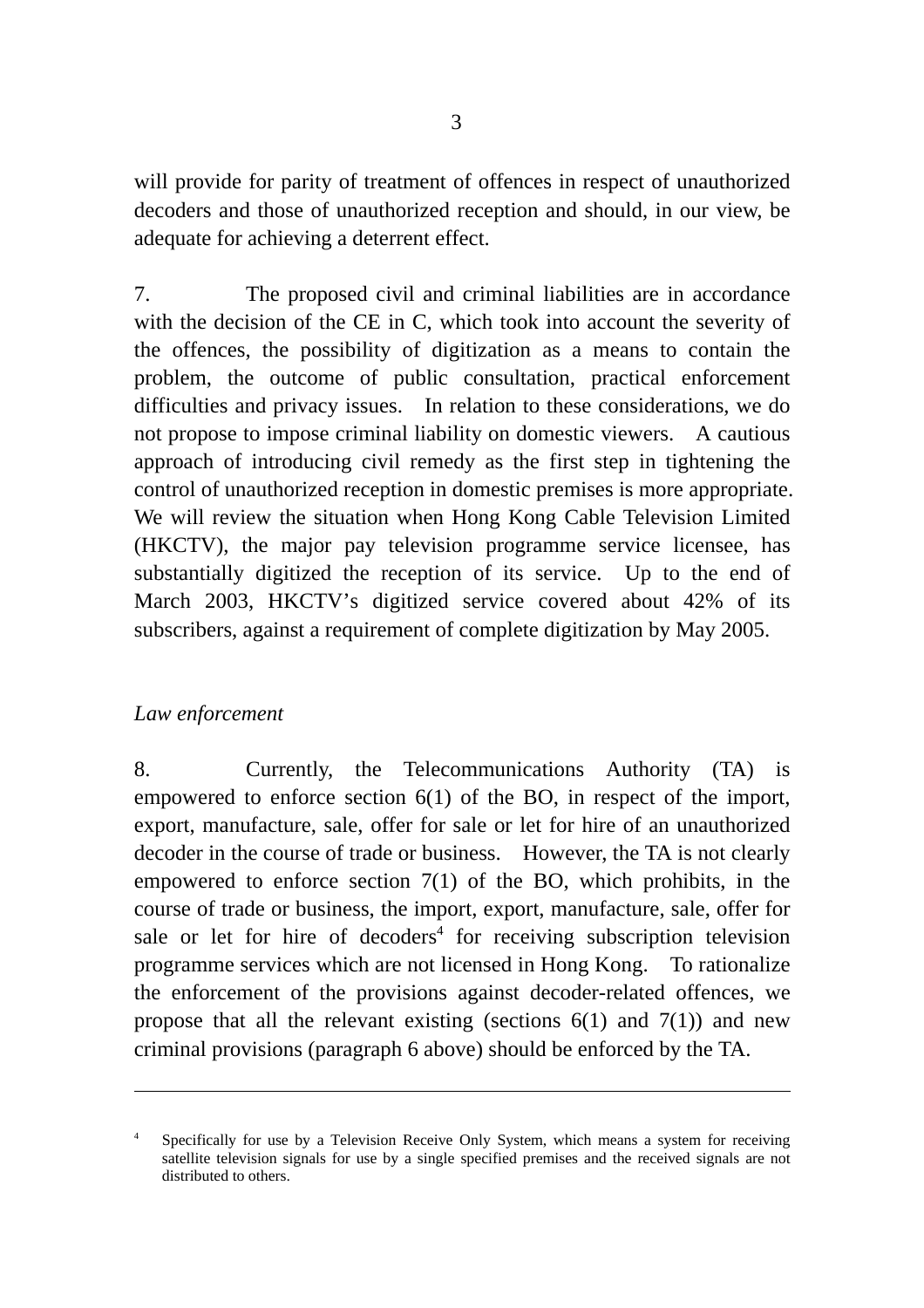We have secured the cooperation of the Police to provide cover during enforcement actions conducted by the TA. We also seek to provide a new arrest power for the TA and any public officers authorized by him in writing and a new offence criminalizing any person willfully obstructing any authorized public officers in the exercise of their duties. With these new powers, Customs officers will, for example, be able to enforce measures against unauthorized decoding devices trafficking at customs check points.

# **THE BILL**

9. Clause 2 brings forward the definition of "unauthorized decoder" to section 2 of the principal Ordinance for general interpretation, instead of being in section 6(9) as currently provided.

10. Clause 3 introduces criminal liability against a person who, for the purpose of, or in connection with, a trade or business, possesses, uses, or authorizes possession or use of, an unauthorized decoder. This is intended to deal with unauthorized reception for commercial purposes (paragraphs 4 and 6 above). The sanction will be the same as that for offence in respect of the import, export, manufacture, sale, or let for hire of unauthorized decoders, as provided under section 6(2) of the principal Ordinance (paragraph 6 above).

11. The clause also provides presumption of offence in respect of knowledge of, authorization for the use of, and possession of, unauthorized decoders. However, it also provides that the parties concerned may rely on evidence to the contrary for defence. Specific defence is also provided in respect of employers having exercised control or taken all practicable steps to prevent the commission of the offence.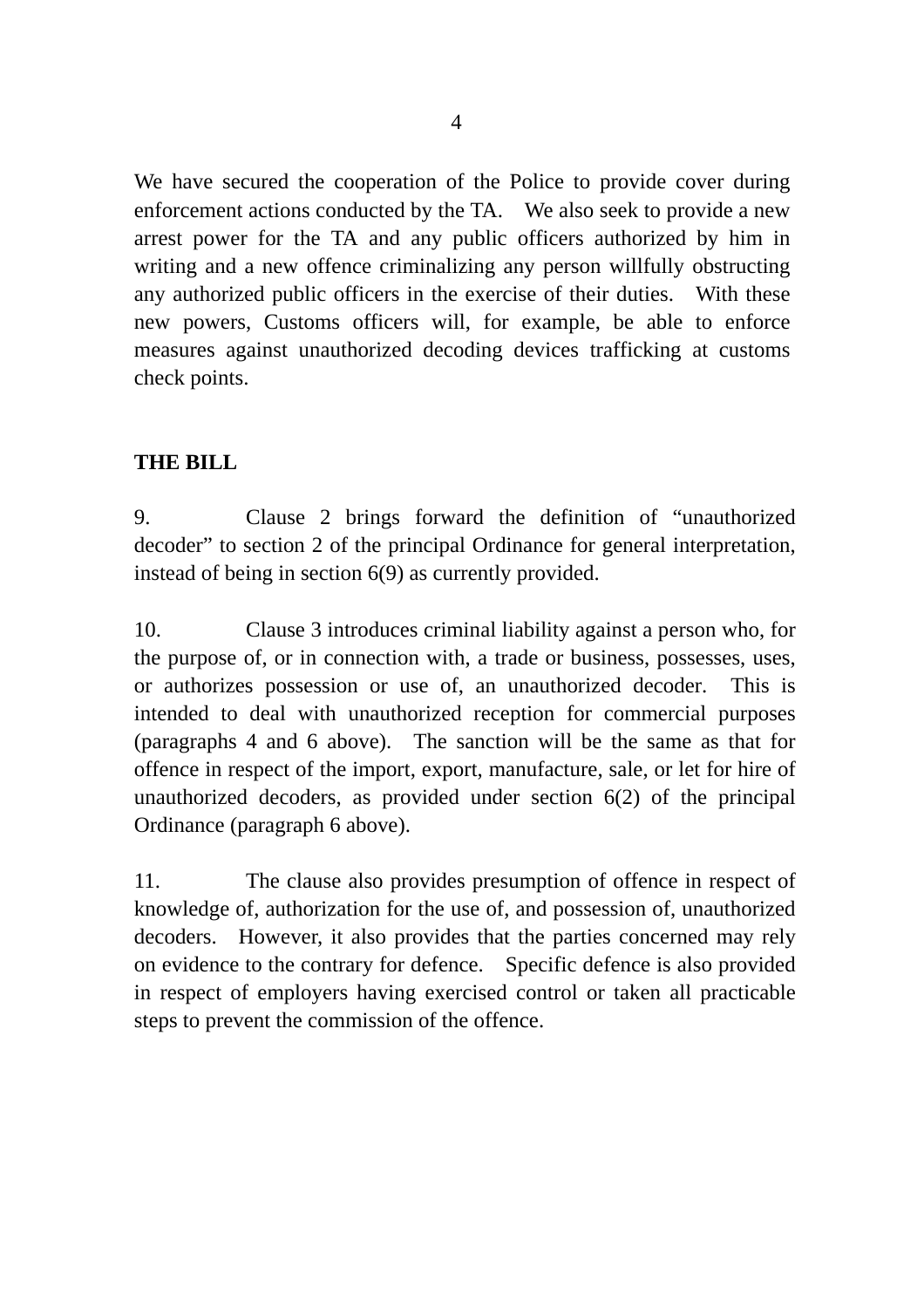12. Clause 4 applies the presumption and defence proposed in clause 3 to section 7 of the BO, which deals with the offence of importing, exporting, manufacturing, selling, offering for sale or letting for hire any decoders for use by a Television Receive Only System to receive a subscription broadcasting service which is not licensed in Hong Kong (paragraph 8 above).

13. Clause 5 in effect extends the enforcement powers of the TA to cover all decoder-related offences. It also creates a new arrest power and a new offence against any person who willfully obstructs the TA or any public officer authorized by him in the exercise of any power conferred upon him under this section. The sanction is a fine at level 4 (i.e. not exceeding \$25,000) and imprisonment for six months.

14. The clause introduces civil remedy against unauthorized reception for commercial purposes (i.e. the "possession or use" of unauthorized decoders for "the purpose of, or in connection with, a trade or business"). We have also incorporated the advice of the Department of Justice to provide the same remedy against the import, export, manufacture, sale, offer for sale or let for hire unauthorized decoders in the course of trade or business to ensure consistency in the application of the law.

15. The clause also provides that where a person is required to pay a subscription to view a television programme included within a television programme service and the person possesses or uses an unauthorized decoder to view, or enable another person to view, any such programme without payment of the subscription, then the licensee providing the television programme service may bring an action to recover any losses or damages or seek other appropriate remedies against the person.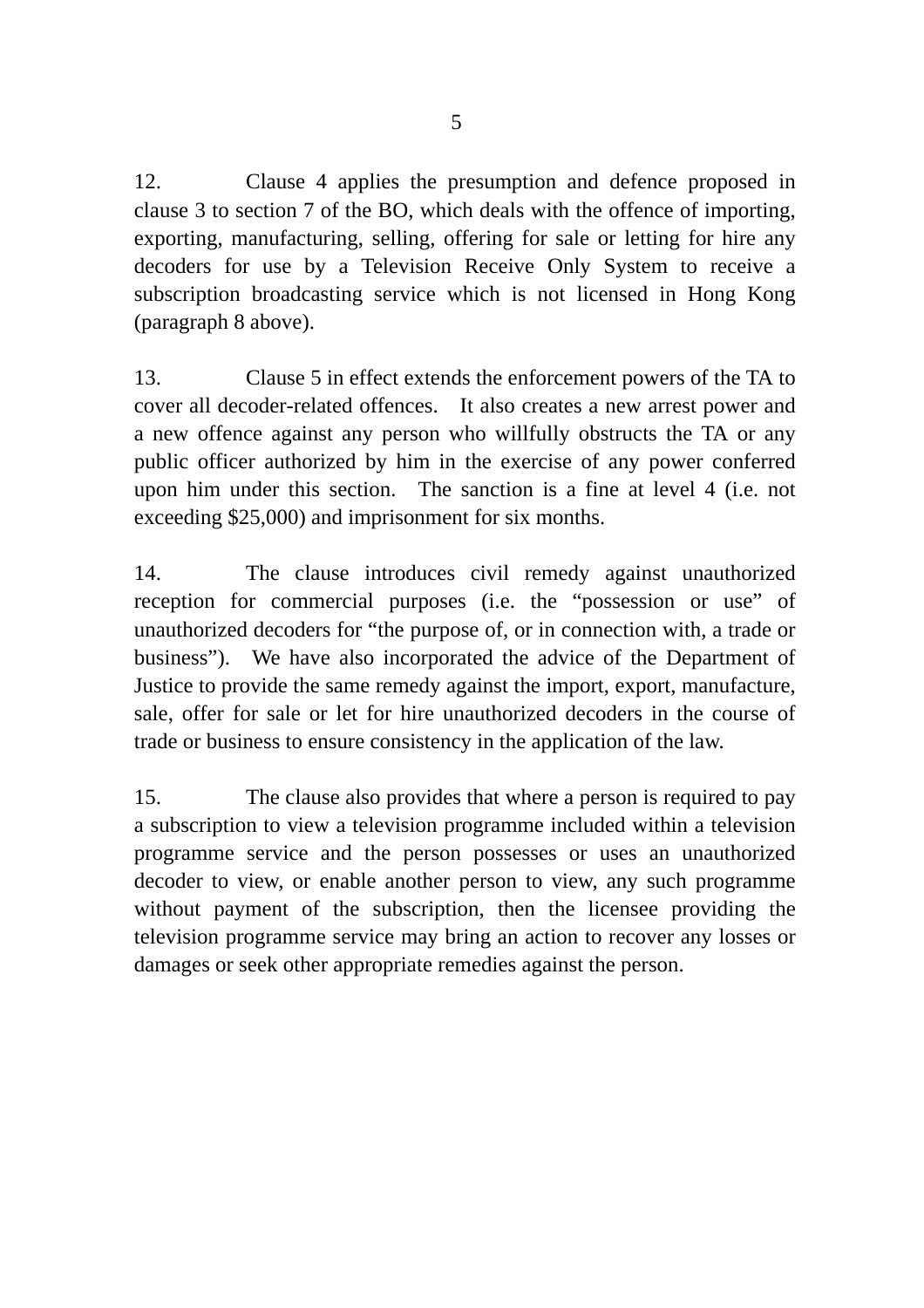## **LEGISLATIVE TIMETABLE**

| 16. | The legislative timetable will be -                                                 |                |  |  |  |  |
|-----|-------------------------------------------------------------------------------------|----------------|--|--|--|--|
|     | Publication in the Gazette                                                          | 2 May 2003     |  |  |  |  |
|     | First Reading and commencement<br>of Second Reading Debate                          | 14 May 2003    |  |  |  |  |
|     | <b>Resumption of Second Reading</b><br>debate, committee stage and Third<br>Reading | To be notified |  |  |  |  |

# **IMPLICATIONS OF THE PROPOSAL**

17. The proposal is in conformity with the Basic Law, including the provisions concerning human rights. It has no productivity, environmental, financial or civil service implications, or binding effect and has no significant sustainability implications. The OFTA, Police and Customs & Excise Department will undertake the enforcement actions arising from the new legislative amendments by their existing staff and hence there are no additional staffing implications.

18. As for economic implications, the Bill, when enacted, will deter users from resorting to unauthorized decoders to view subscription television programmes without payment in the process. Thus local pay TV operators, particularly HKCTV, will benefit from a better protection for their right to collect revenue for the subscription TV services they provide. This will encourage new investments in the pay TV industry, thereby conducive to its long term development.

6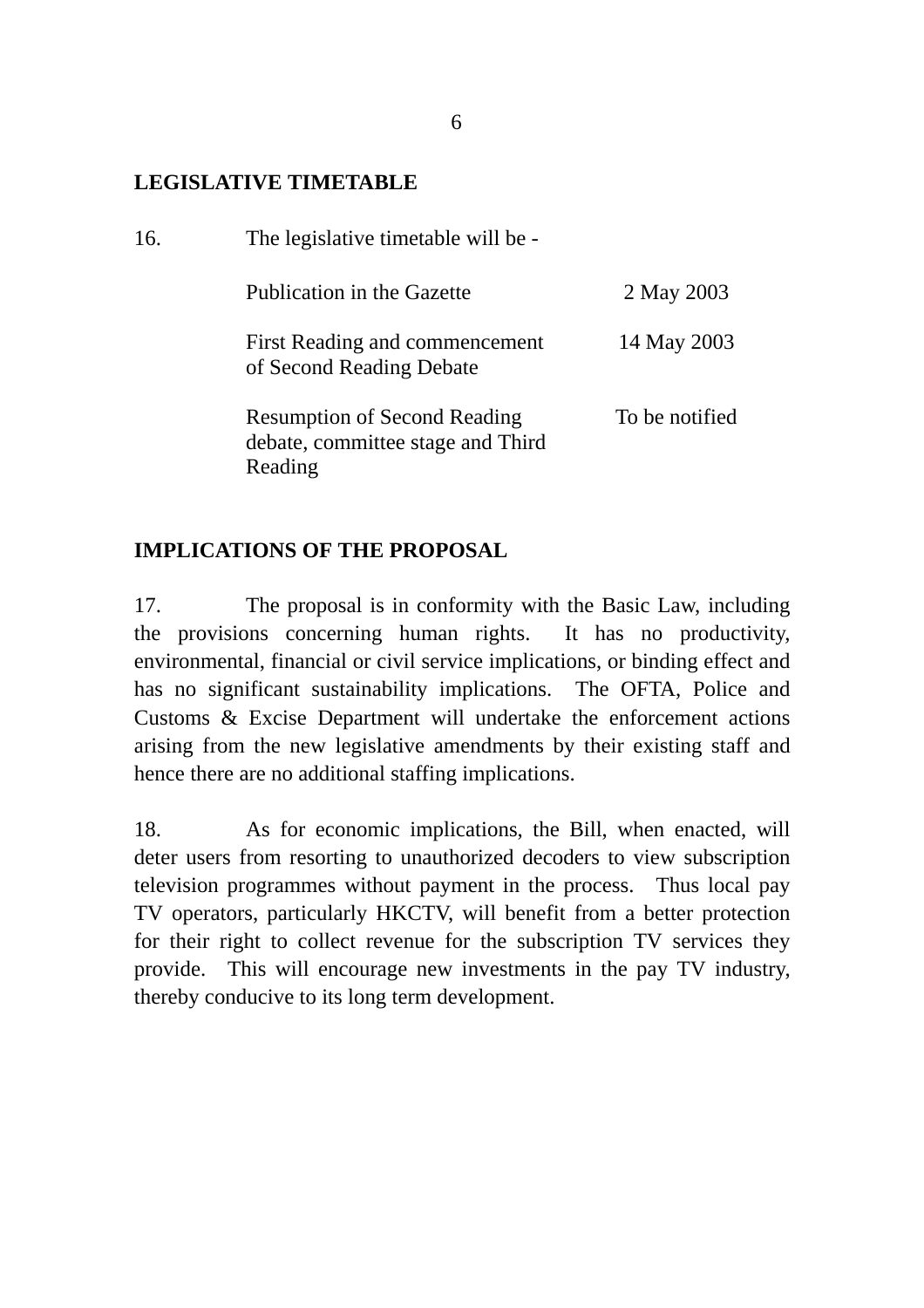## **PUBLIC CONSULTATION**

19. The policy proposals were included in the consultation document issued in October 2001 to review certain provisions of the Copyright Ordinance. After CE in C's endorsement on the proposals, a Legislative Council Brief was issued. We have informed the Broadcasting Authority of the Bill.

## **PUBLICITY**

20. We will issue a press release and brief the press on the Bill. The Bill will be posted at the Bureau's website. A spokesman will be available to answer media and public enquiries.

## **ENQUIRIES**

21. For enquiries, please contact Mr. Eddie Cheung, Principal Assistant Secretary (A) for Commerce, Industry and Technology (Information Technology and Broadcasting), at 2189 2236.

Information Technology and Broadcasting Branch Commerce, Industry and Technology Bureau

29 April 2003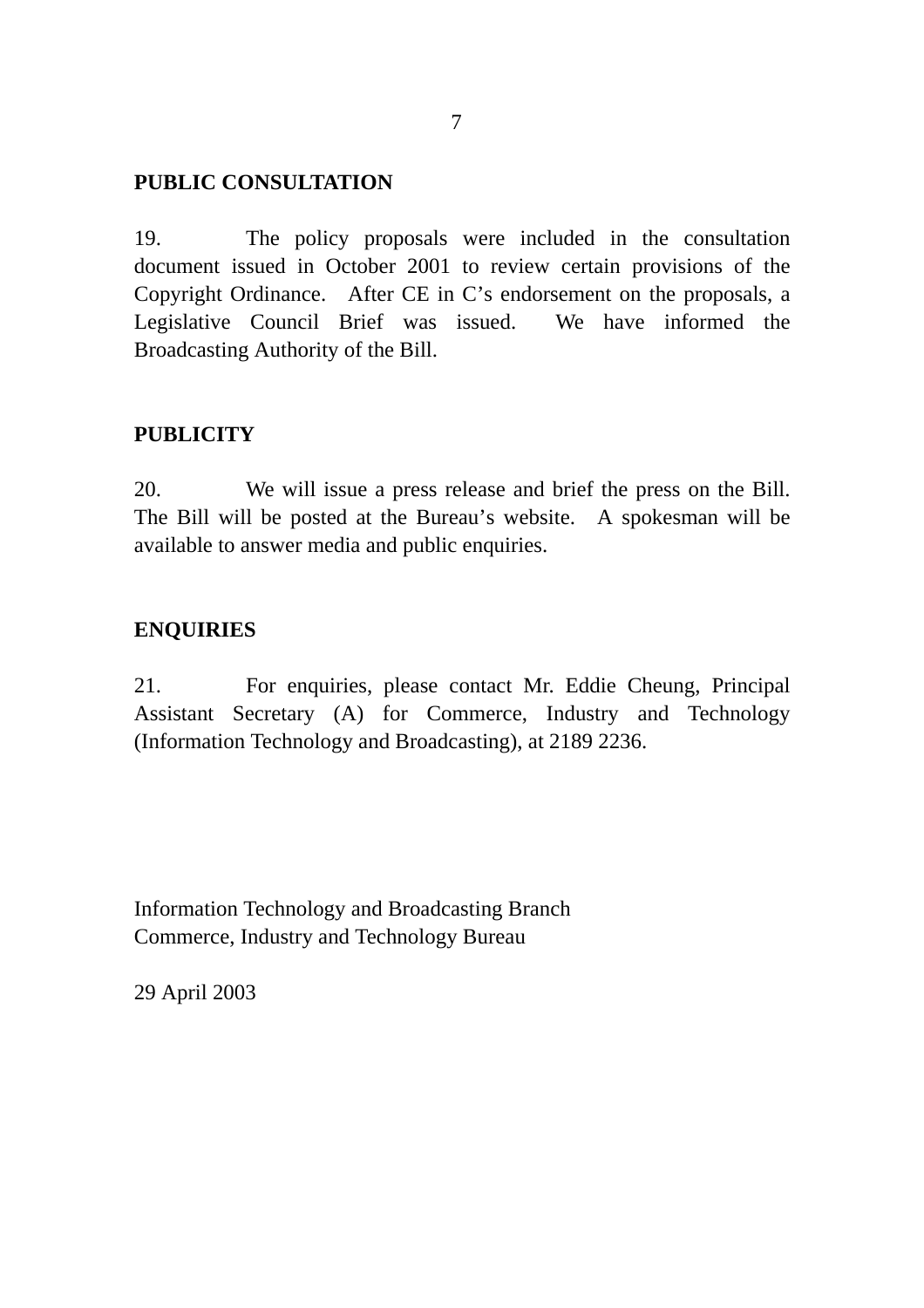#### **Annex A**

### **BROADCASTING (AMENDMENT) BILL 2003**

### **CONTENTS**

| Clause |                                                                                                                                       | Page |  |  |
|--------|---------------------------------------------------------------------------------------------------------------------------------------|------|--|--|
| $1$ .  | Short title and commencement                                                                                                          |      |  |  |
| $2$ .  | Interpretation                                                                                                                        |      |  |  |
| 3.     | Unauthorized decoders                                                                                                                 |      |  |  |
| 4.     | Offence of providing decoders and<br>reception equipment for television<br>programme service on subscription<br>basis without licence |      |  |  |
| 5.     | Sections added                                                                                                                        |      |  |  |
|        | 7A. Provisions supplementary to<br>sections 6 and 7                                                                                   | 7    |  |  |
|        | 7B. Civil remedy                                                                                                                      | 10   |  |  |
|        |                                                                                                                                       |      |  |  |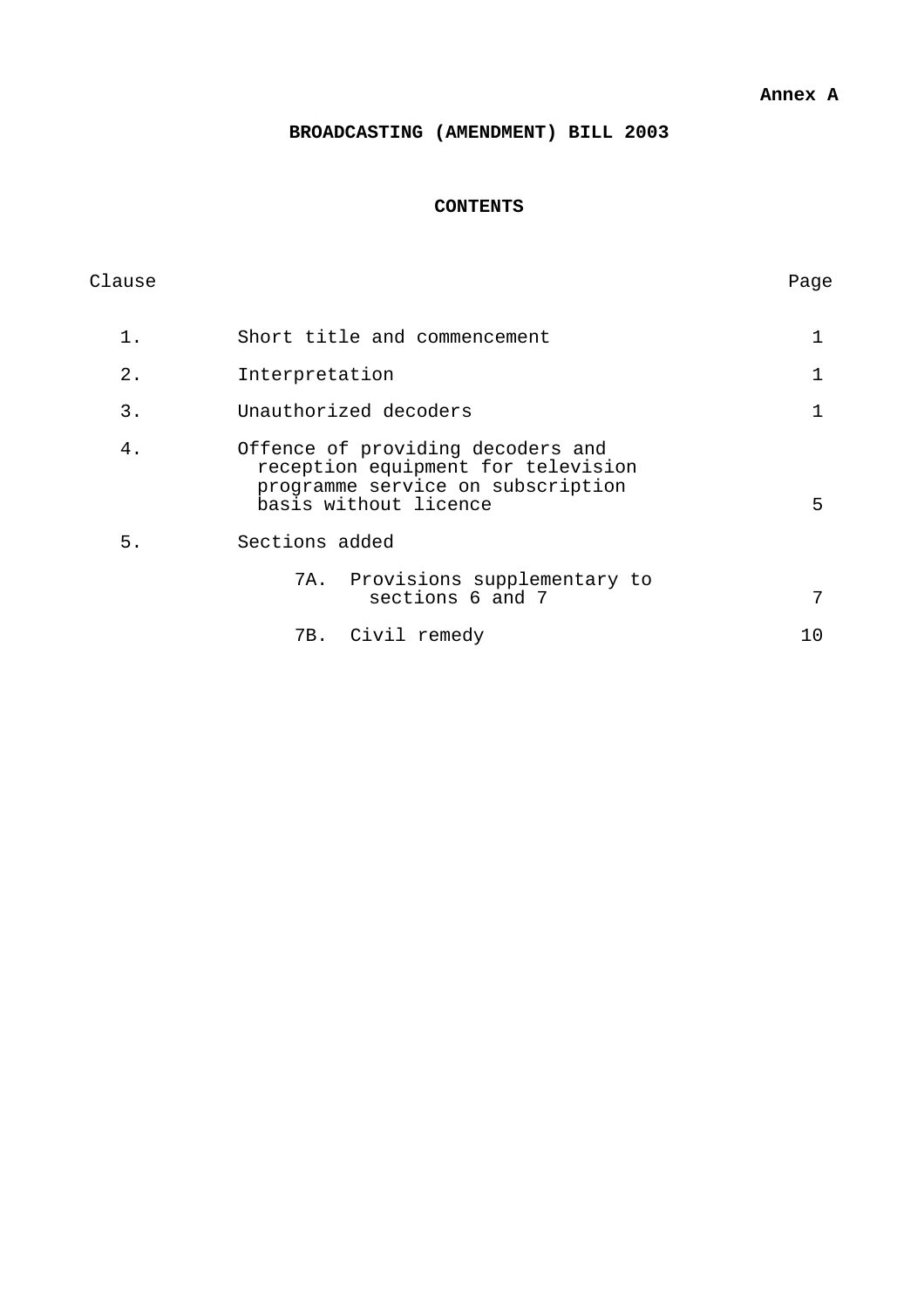A BILL

To

Amend the Broadcasting Ordinance.

Enacted by the Legislative Council.

#### **1. Short title and commencement**

(1) This Ordinance may be cited as the Broadcasting (Amendment) Ordinance 2003.

(2) This Ordinance shall come into operation on a day to be appointed by the Secretary for Commerce, Industry and Technology by notice published in the Gazette.

### **2. Interpretation**

Section 2(1) of the Broadcasting Ordinance (Cap. 562) is amended by adding -

""unauthorized decoder" (  $\qquad \qquad$ ) means a decoder by means of which encrypted television programmes or encrypted television programme services provided under a licence can be viewed in decoded form without payment of a subscription where a subscription is required to be paid;".

### **3. Unauthorized decoders**

Section 6 is amended –

(a) by repealing subsection (1) and substituting -

"(1) A person shall not –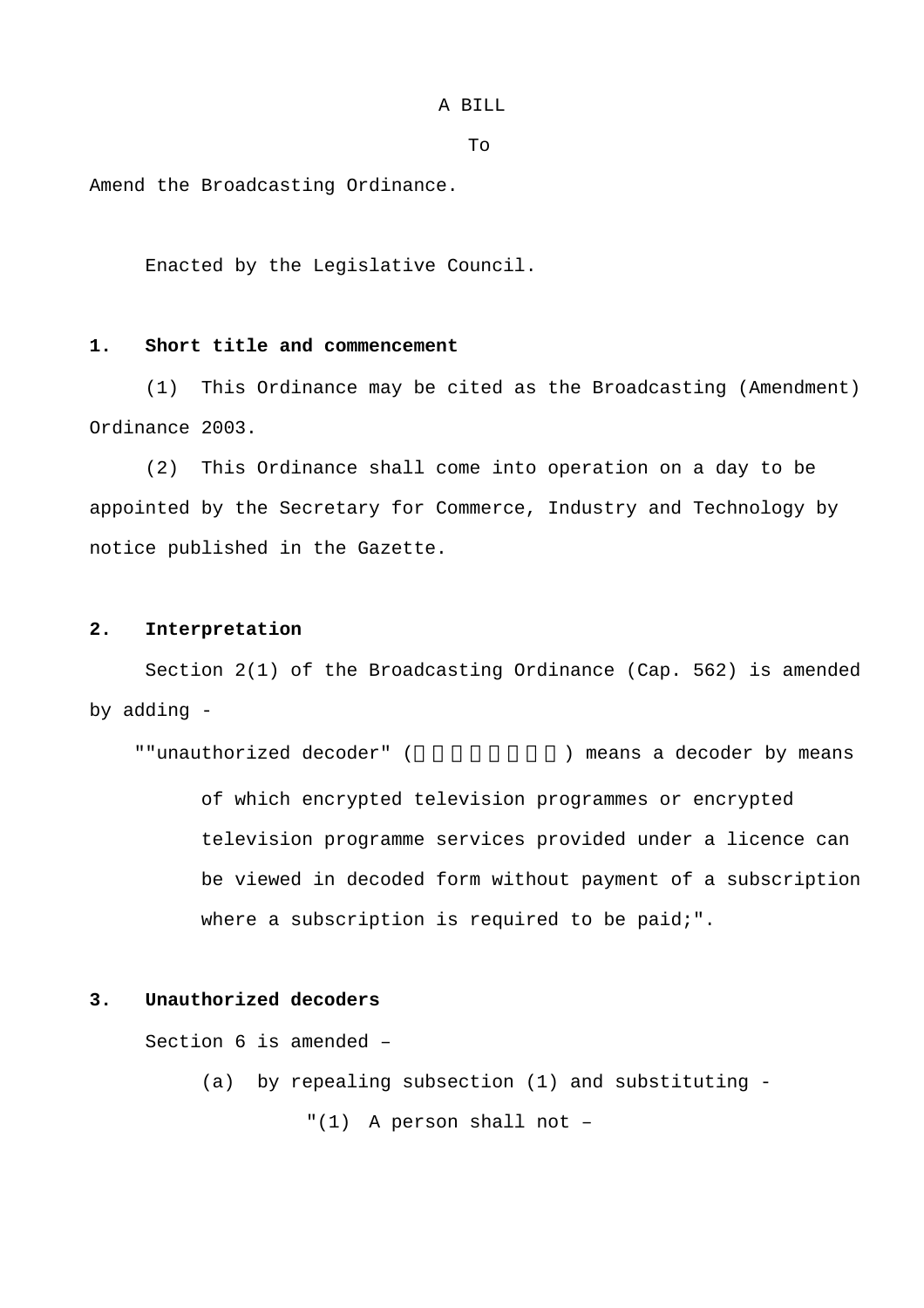- (a) in the course of trade or business, import, export, manufacture, sell, offer for sale or let for hire an unauthorized decoder; or
- (b) for the purpose of, or in connection with, trade or business, possess or use, or authorize another person to possess or use an unauthorized decoder.";
- (b) by repealing subsections (3) to (9) and substituting
	- "(3) Where it is proved that a person has
		- (a) in the course of trade or business, imported, exported, manufactured, sold, offered for sale or let for hire an unauthorized decoder; or
		- (b) for the purpose of, or in connection with, trade or business, possessed or used, or authorized another person to possess or use an unauthorized decoder,

then, unless there is evidence to the contrary, it shall be presumed that the person knew that the decoder was an unauthorized decoder.

(4) For the purposes of this section, where a company, other body corporate or a partnership has done any act referred to in subsection  $(1)(a)$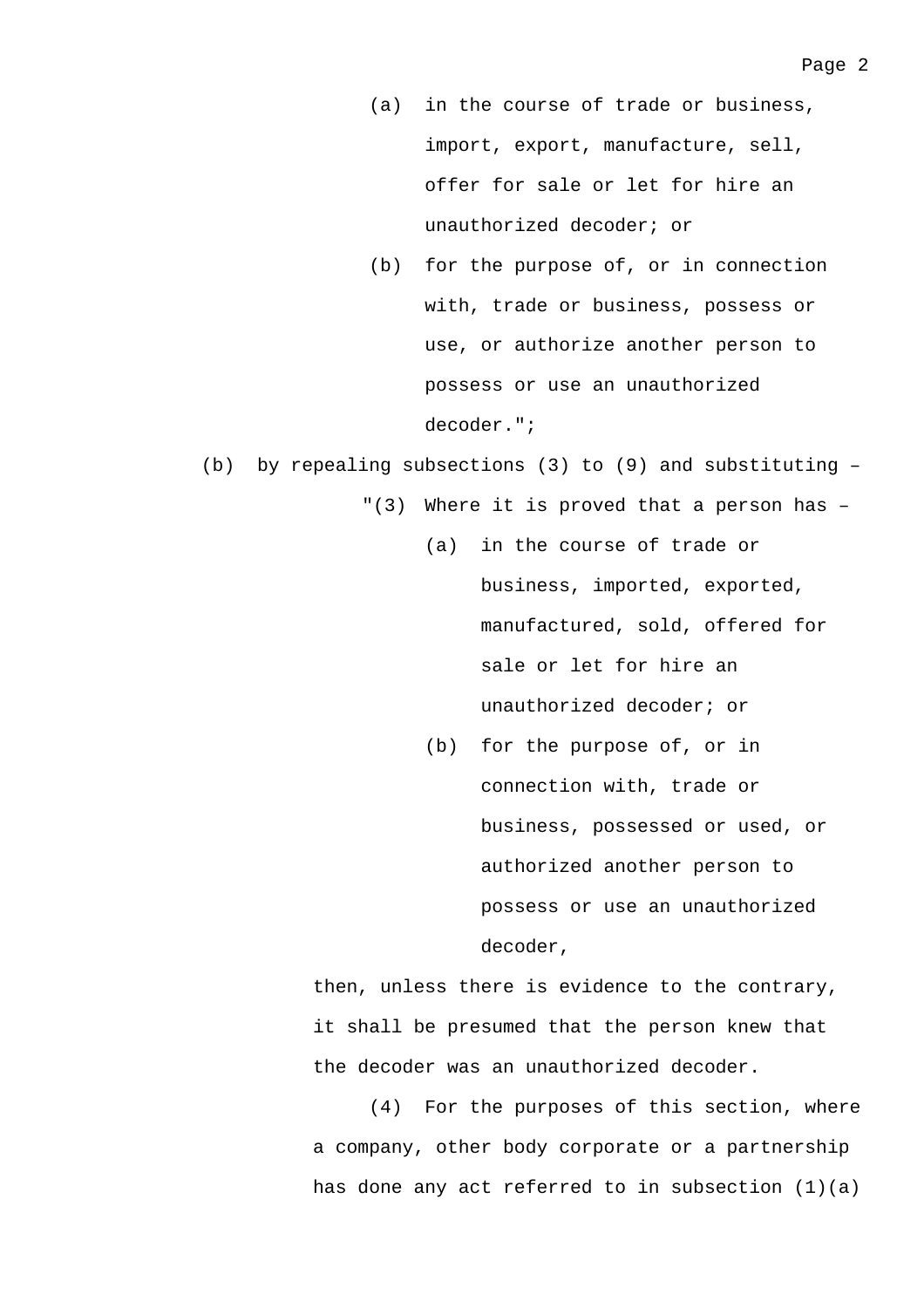or (b), any person who was a director of the company or body corporate, or a partner of the partnership at the time when the act was done shall, unless there is evidence to the contrary that he did not authorize the act to be done, be presumed also to have done the act.

(5) In proceedings under this section, it is presumed that, unless there is evidence to the contrary, unauthorized decoders on premises are in the possession of the licensee, tenant, lessee, occupier, person in charge and owner of the premises.

(6) Where an offence against subsection (1)(a) or (b) is committed by an employee in the course of his employment, the employer of such employee shall, without prejudice to the liability of any other person, also be guilty of that offence but shall not be liable to any term of imprisonment.

(7) Where a prosecution is brought against the employer referred to in subsection (6) by virtue of this section in respect of an offence committed by his employee, it shall be a defence –

> (a) if the employer shows that he exercised such control over his employee as would ensure that his employee was not likely to act in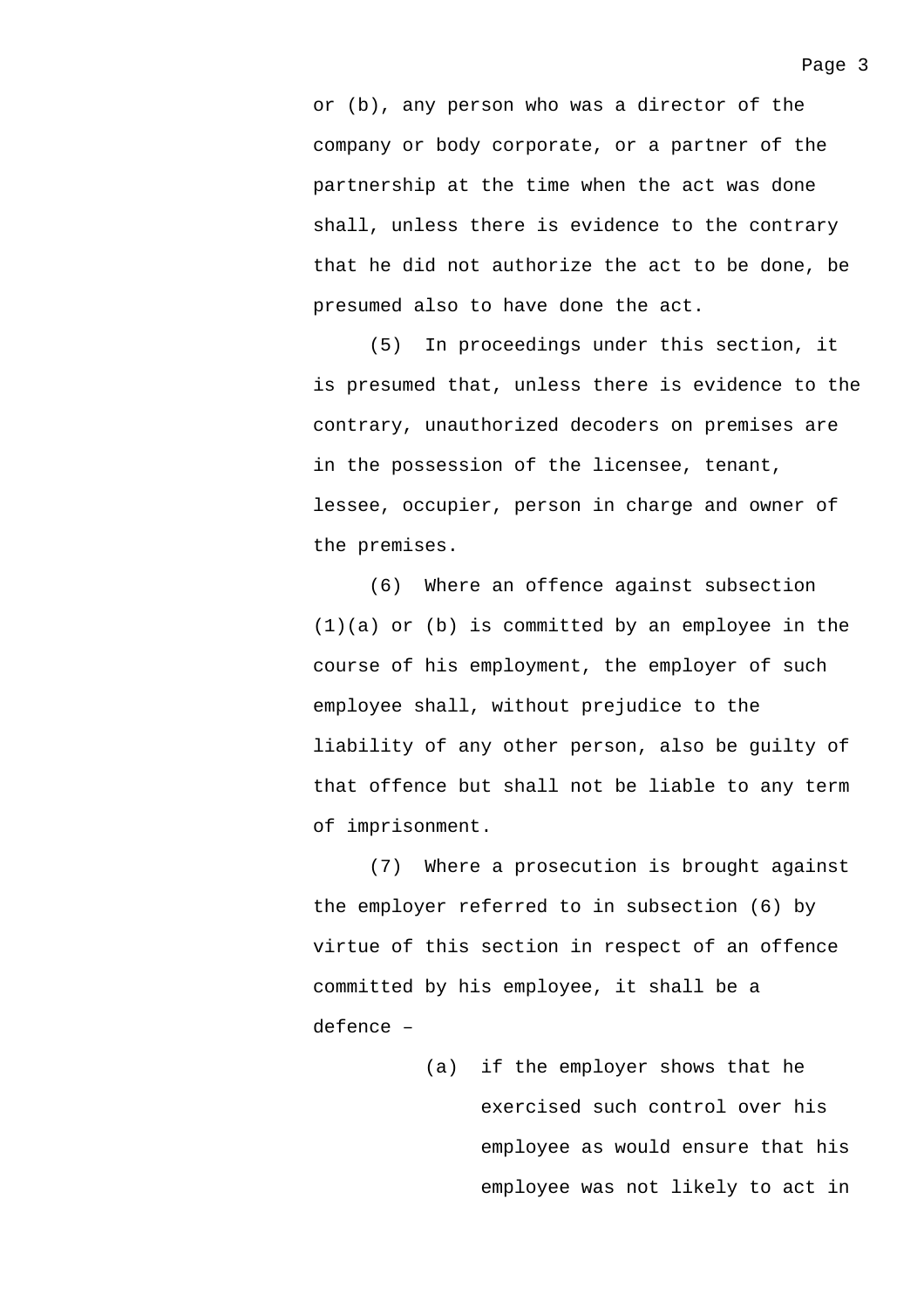contravention of subsection (1)(a) or (b); or

(b) if the employer shows that he took all practicable steps to prevent the commission of the offence.

(8) In proceedings for an offence under this section, it is a defence for the person charged to prove that he was acting in accordance with the instructions given to him by his employer in the course of his employment and he had no reasonable grounds to believe that the decoder was an unauthorized decoder.

(9) Subsection (8) does not apply in the case of an employee who –

- (a) where the employer is a body corporate, is a director, manager, secretary or other similar officer of the body corporate or is a person purporting to act in any such capacity or, where the affairs of a body corporate are managed by its members, is a member with functions of management as if he were a director of the body corporate;
- (b) where the employer is a partnership, is concerned in the management of the partnership;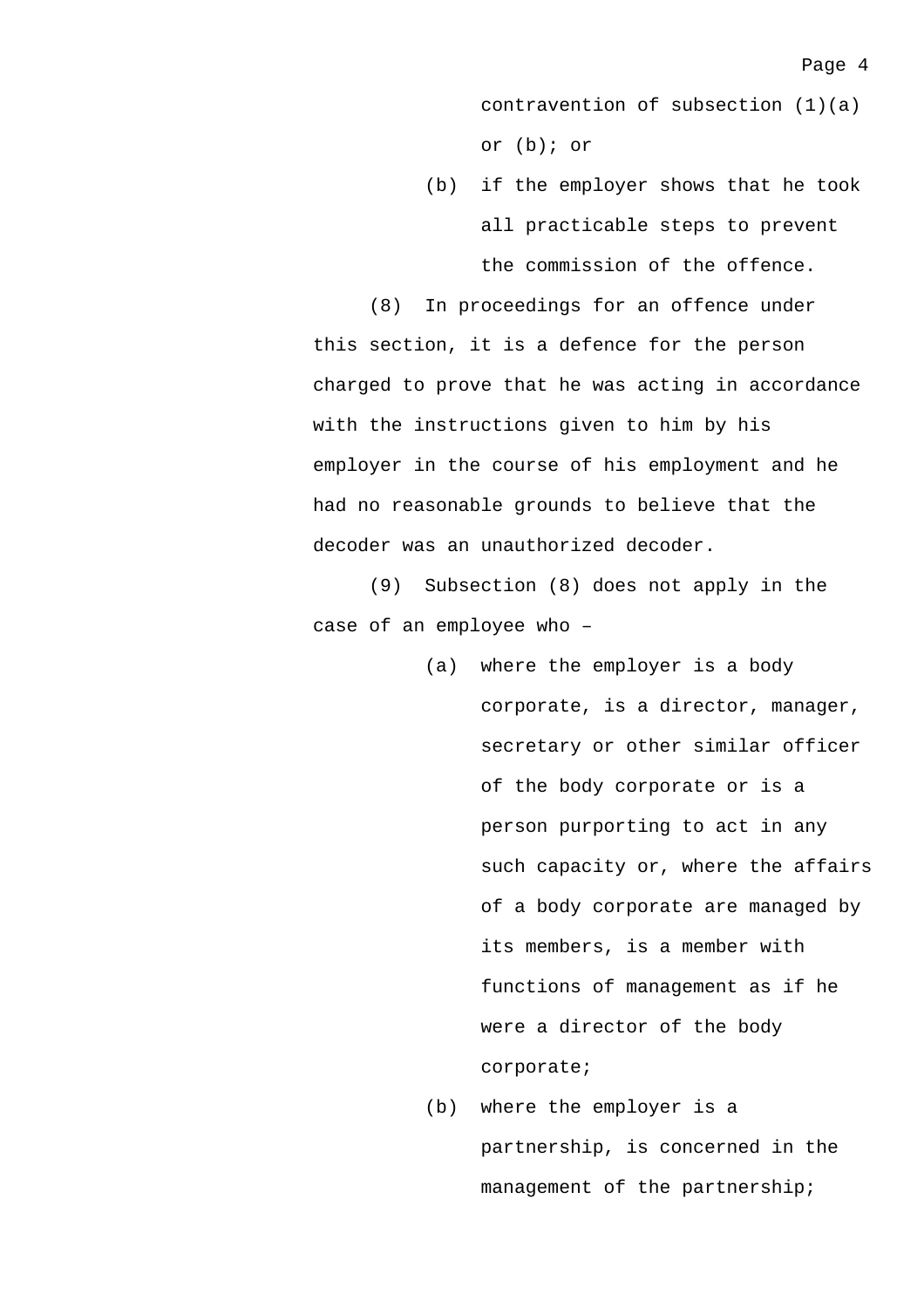(c) where the employer is a sole proprietorship, is concerned in the management of the proprietorship; or

(d) in any other case, is concerned in the management of the employer's business.".

### **4. Offence of providing decoders and reception equipment for television programme service on subscription basis without licence**

Section 7 is amended by adding –

**"**(3A) Where it is proved that a person has in the course of trade or business, imported, exported, manufactured, sold, offered for sale or let for hire any decoder of the kind described in subsection (1), then, unless there is evidence to the contrary, it shall be presumed that the person knew that the decoder was a decoder of the kind described in subsection (1).

(3B) For the purposes of this section, where a company, other body corporate or a partnership has done any act referred to in subsection (1), any person who was a director of the company or body corporate, or a partner of the partnership at the time when the act was done shall, unless there is evidence to the contrary that he did not authorize the act to be done, be presumed also to have done the act.

(3C) In proceedings under this section, it is presumed that, unless there is evidence to the contrary, the decoder of the kind described in subsection (1) on premises is in the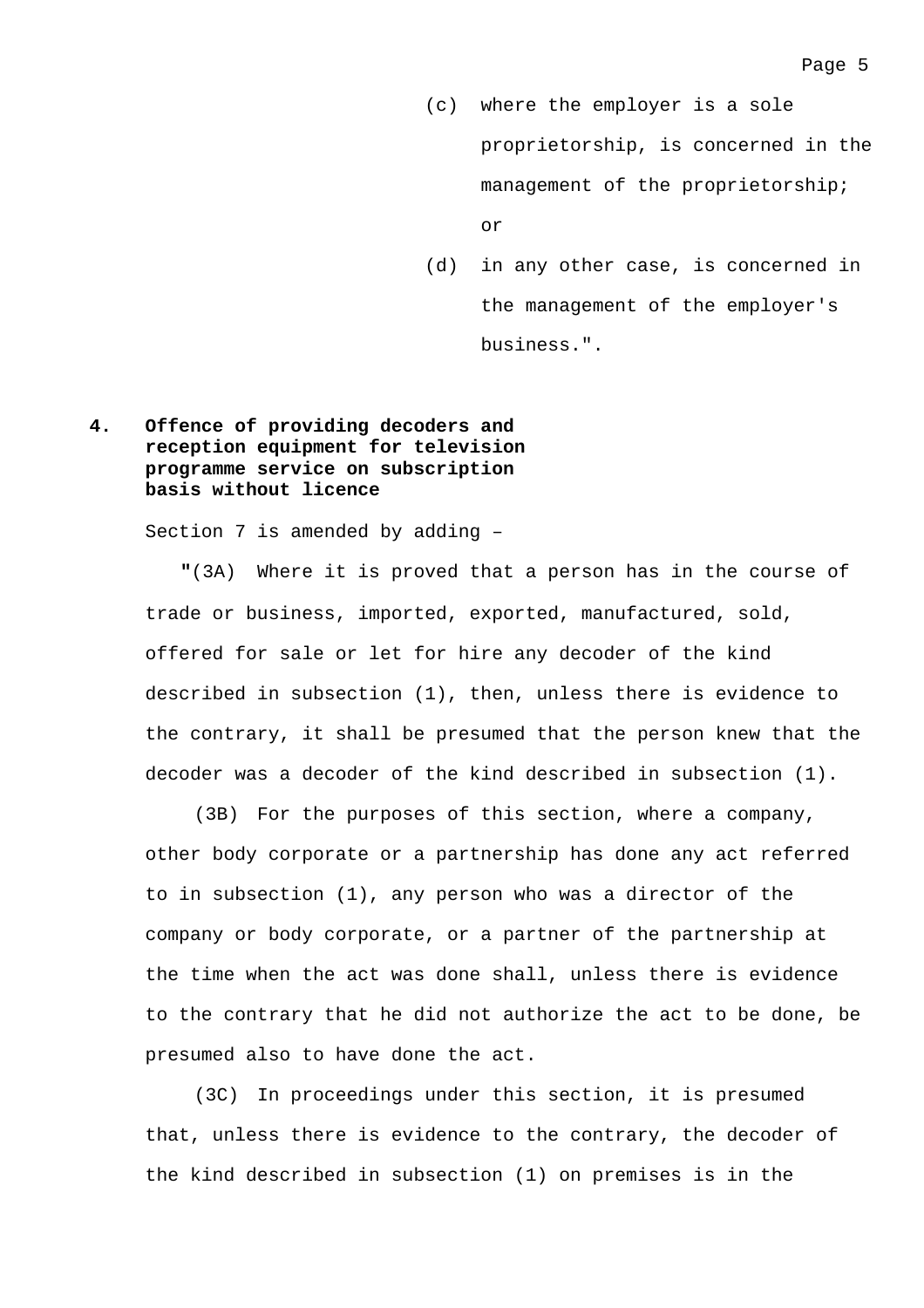possession of the licensee, tenant, lessee, occupier, person in charge and owner of the premises.

(3D) Where an offence against subsection (1) is committed by an employee in the course of his employment, the employer of such employee shall, without prejudice to the liability of any other person, also be guilty of that offence but shall not be liable to any term of imprisonment.

(3E) Where a prosecution is brought against the employer referred to in subsection (3D) by virtue of this section in respect of an offence committed by his employee, it shall be a defence –

- (a) if the employer shows that he exercised such control over his employee as would ensure that his employee was not likely to act in contravention of subsection (1); or
- (b) if the employer shows that he took all practicable steps to prevent the commission of the offence.

(3F) In proceedings for an offence under this section, it is a defence for the person charged to prove that he was acting in accordance with the instructions given to him by his employer in the course of his employment and he had no reasonable grounds to believe that the decoder was a decoder of the kind described in subsection (1).

(3G) Subsection (3F) does not apply in the case of an employee who –

> (a) where the employer is a body corporate, is a director, manager, secretary or other similar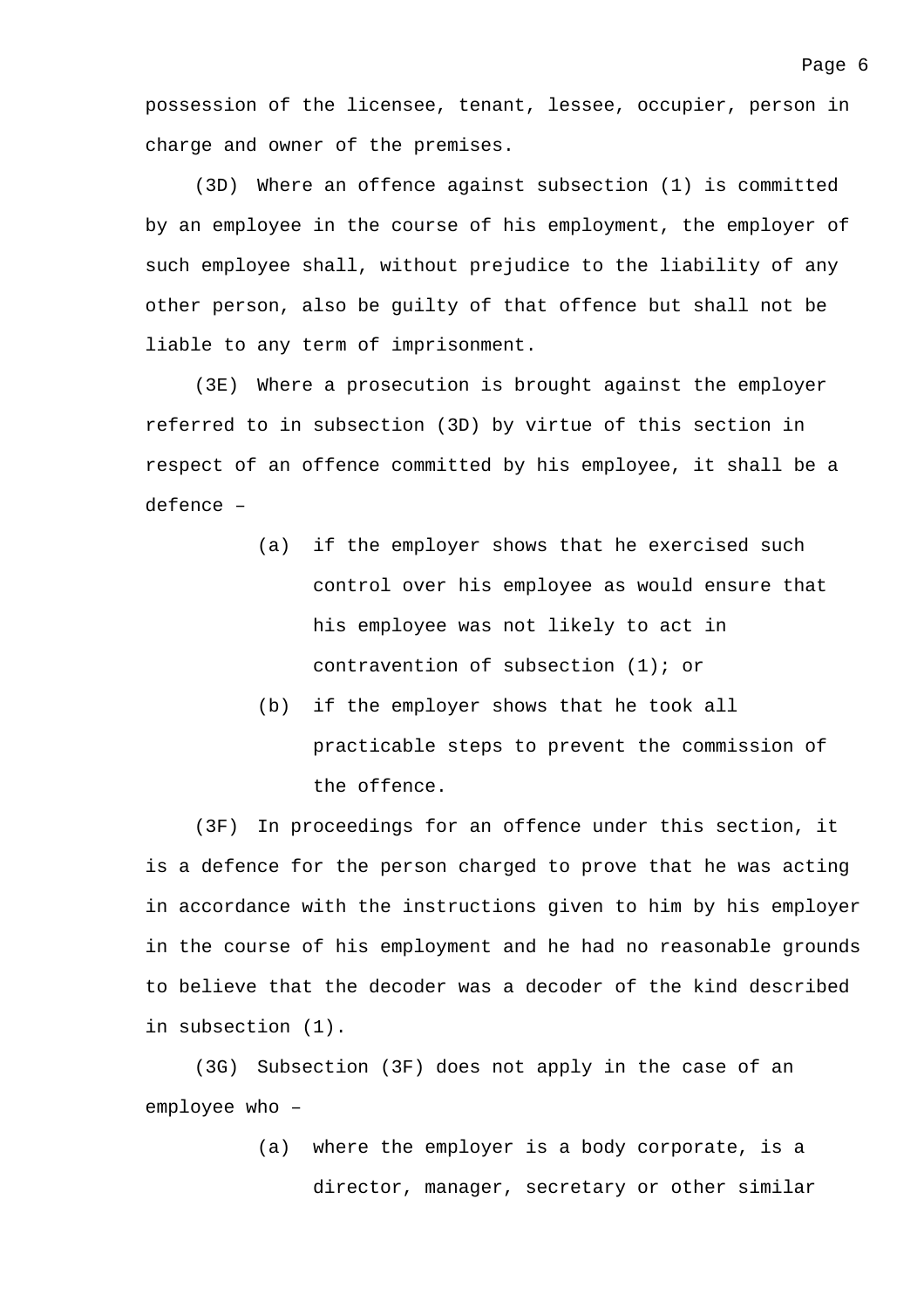officer of the body corporate or is a person purporting to act in any such capacity or, where the affairs of a body corporate are managed by its members, is a member with functions of management as if he were a director of the body corporate;

- (b) where the employer is a partnership, is concerned in the management of the partnership;
- (c) where the employer is a sole proprietorship, is concerned in the management of the proprietorship; or
- (d) in any other case, is concerned in the management of the employer's business.".

#### **5. Sections added**

The following are added in Part III -

#### **"7A. Provisions supplementary to sections 6 and 7**

(1) Where the Telecommunications Authority or any public officer authorized in writing in that behalf by the Telecommunications Authority has reasonable grounds for believing that a person has committed or has attempted to commit an offence under section  $6(1)(a)$  or (b) or  $7(1)$ , then he may -

> (a) require the person to produce for his inspection, at any place specified by him, any unauthorized decoder or decoder –

> > (i) imported, exported, manufactured,

sold, offered for sale or let for hire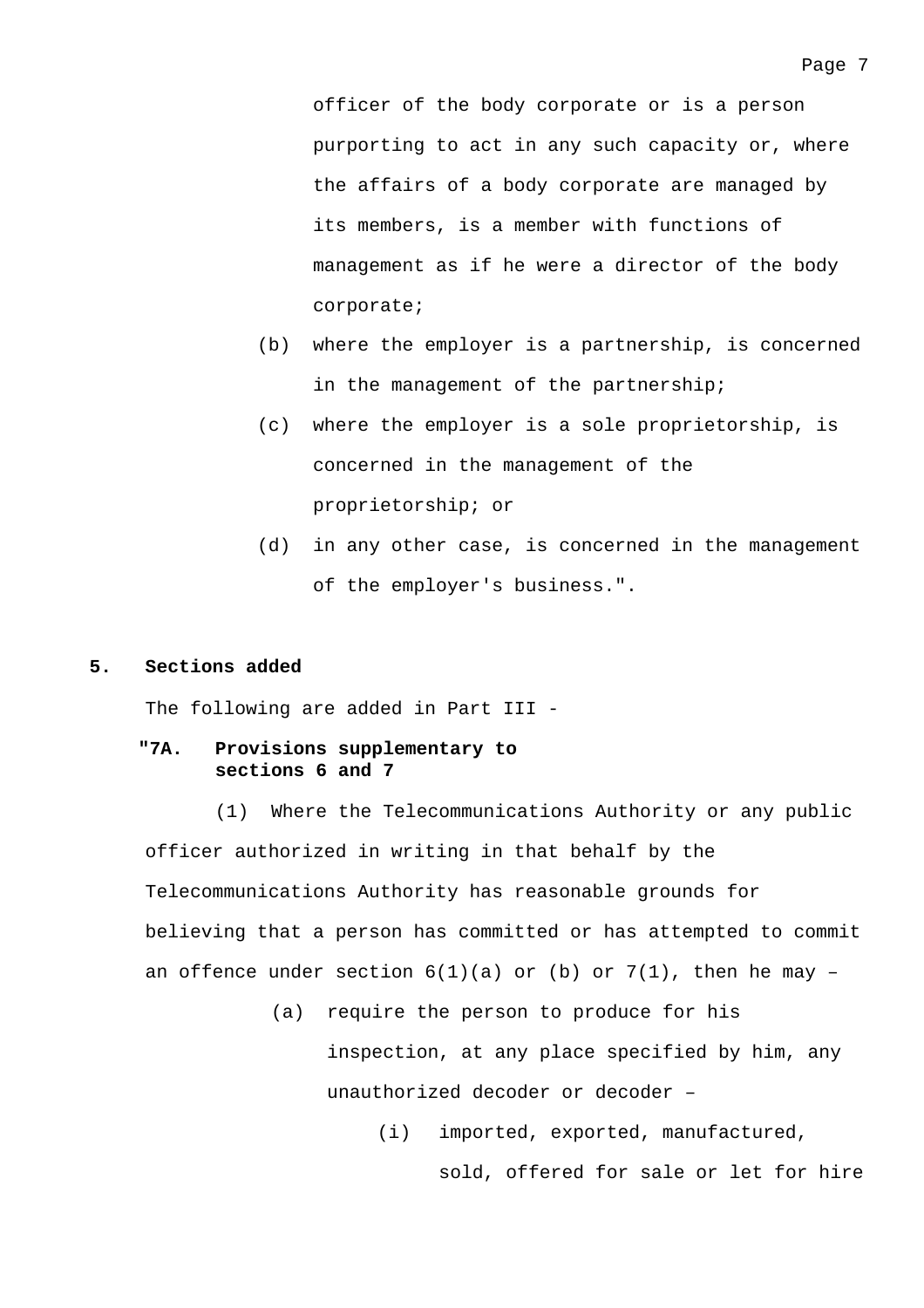by the person in the course of trade or business; or

- (ii) possessed or used, or authorized to be possessed or used, for the purpose of, or in connection with, trade or business;
- (b) arrest any person whom he reasonably suspects of being guilty of an offence under section  $6(1)(a)$ or (b) or 7(1);
- (c) subject to subsection (2), enter and search any premises in which he reasonably believes that the person has committed or has attempted to commit an offence under section  $6(1)(a)$  or  $(b)$ or 7(1), and require the production to him of any books or documents relating to any unauthorized decoder or decoder referred to in paragraph (a);
- (d) seize, remove and detain
	- (i) any unauthorized decoder or decoder referred to in paragraph (a);
	- (ii) anything that appears to him to be or to be likely to be, or to contain, evidence of an offence under section 6(1)(a) or (b) or 7(1).

(2) Domestic premises shall not be entered or searched under subsection  $(1)(c)$  except pursuant to a warrant issued under subsection (3).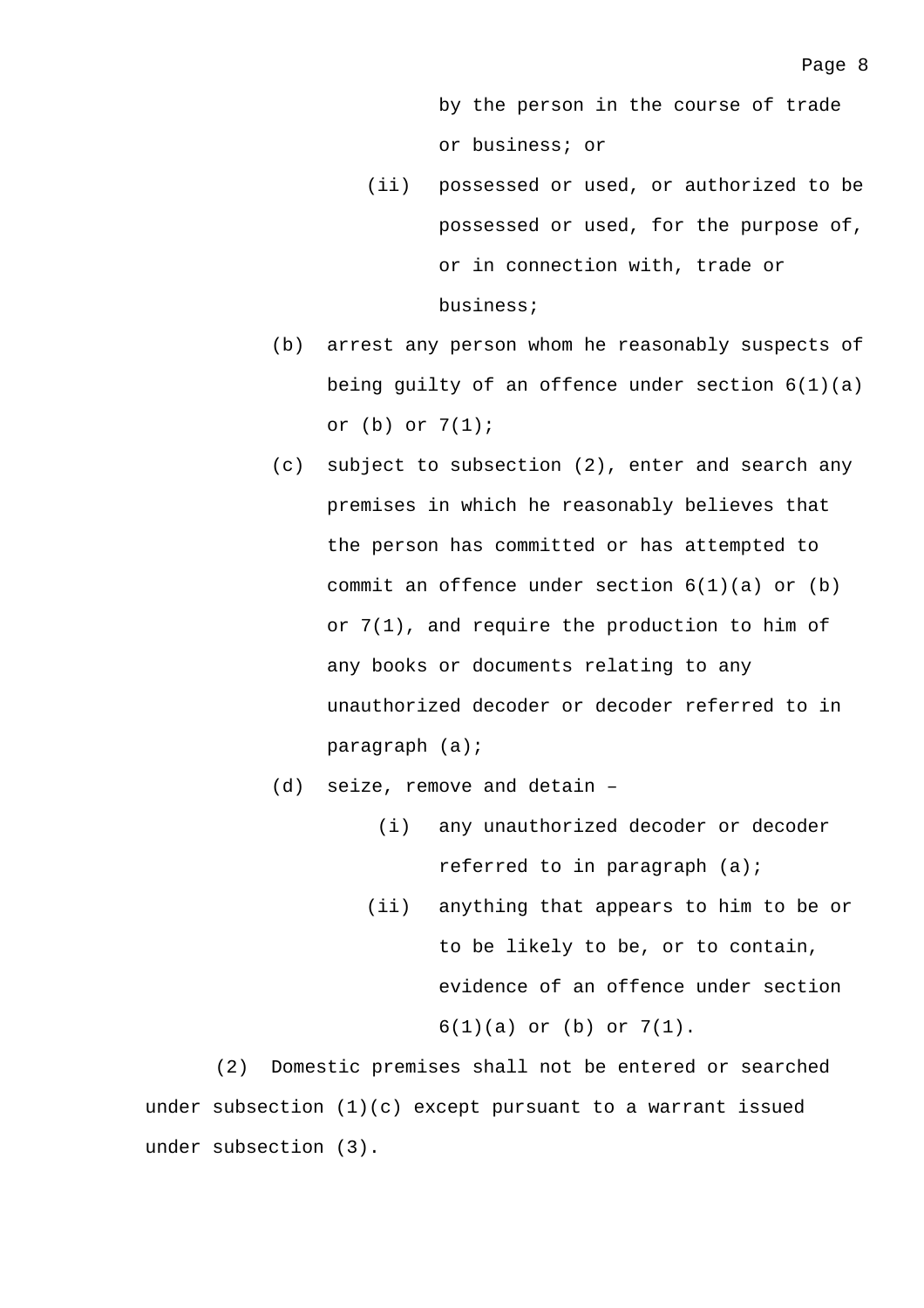(3) Where a magistrate is satisfied by information on oath that there are reasonable grounds for suspecting that there is an unauthorized decoder or a decoder in any domestic premises possessed or used by a person whom he has reasonable grounds for believing has committed or has attempted to commit an offence under section  $6(1)(a)$  or (b) or  $7(1)$ , then he may issue a warrant authorizing the Telecommunications Authority or any other public officer to enter and search the premises.

(4) The Telecommunications Authority or any public officer authorized in writing in that behalf, in the exercise of the powers under subsection (1) or pursuant to a warrant issued under subsection (3), may –

- (a) break open any outer or inner door of any place that he is empowered or authorized to enter and search;
- (b) remove by force any person or thing obstructing him or resisting any arrest, detention, search, inspection, seizure or removal that he is empowered to make or carry out;
- (c) detain any person found in any place that he is empowered or authorized to search until such place has been searched.

(5) A magistrate or court may, upon application by or on behalf of the Telecommunications Authority or by any public officer authorized in writing in that behalf by the Telecommunications Authority, order that any unauthorized decoder or decoder in respect of which there has been a contravention or attempted contravention of section  $6(1)(a)$  or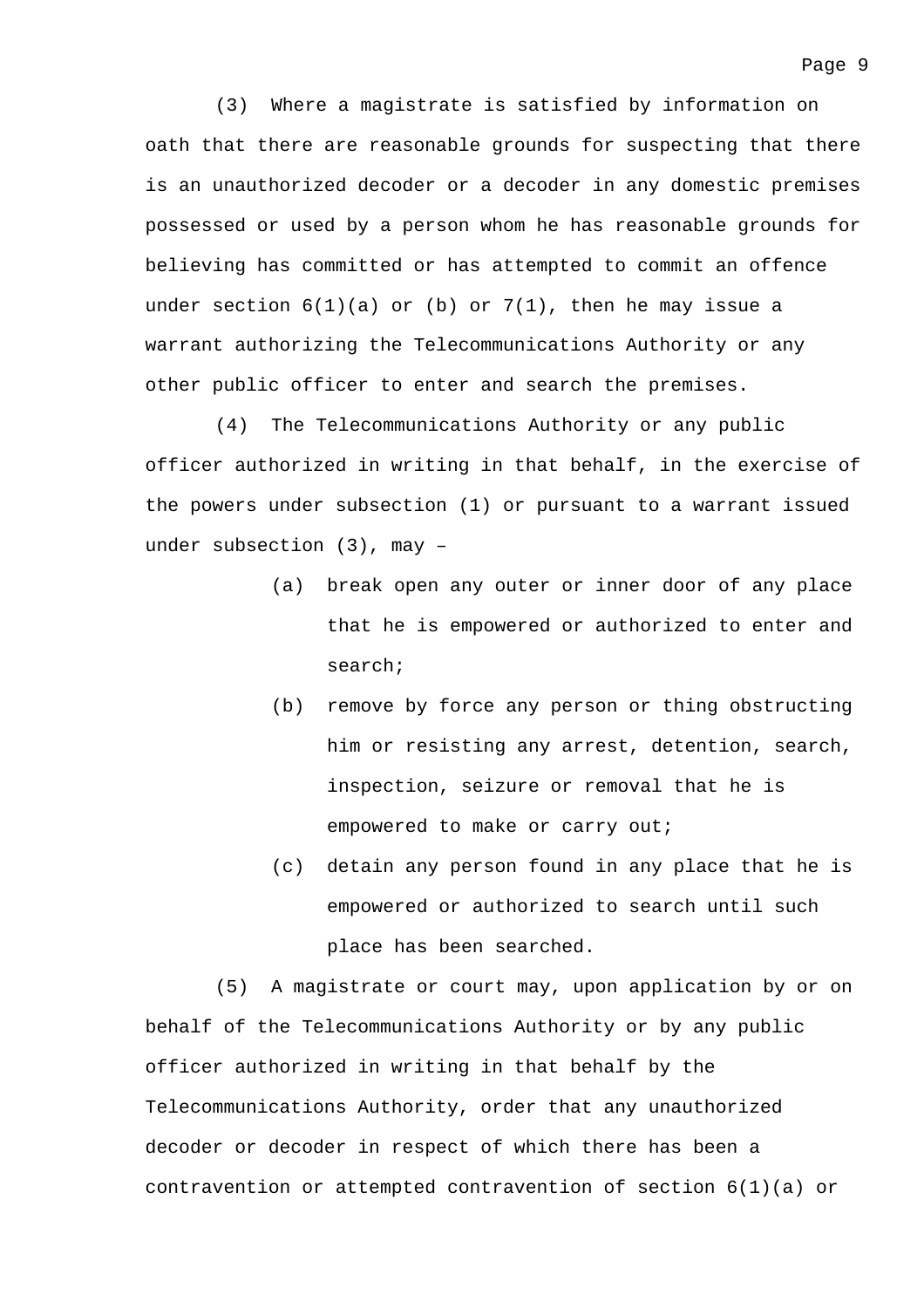(b) or 7(1) shall be forfeited to the Government, whether or not proceedings have been taken against any person in respect of the contravention or attempted contravention.

(6) Any person who wilfully obstructs the Telecommunications Authority or any public officer authorized in writing in that behalf by the Telecommunications Authority in the exercise of any power conferred upon him under this section shall be guilty of an offence and shall be liable on summary conviction to a fine at level 4 and to imprisonment for 6 months.

#### **7B. Civil remedy**

(1) A licensee sustaining loss or damage from a breach of section 6(1)(a) or (b) may bring an action for damages, an injunction or other appropriate remedy, order or relief against the person who is in breach.

(2) A licensee may bring an action under subsection (1) even though the person against whom the action is brought has not been charged with or convicted of an offence by reason of a contravention of section  $6(1)(a)$  or  $(b)$ .

(3) A licensee may bring an action for damages, an injunction or other appropriate remedy, order or relief against any person who possesses or uses, or authorizes another person to possess or use an unauthorized decoder to view any television programme service which is intended or available for reception by the public, on payment, whether periodically or otherwise, of a subscription in Hong Kong.".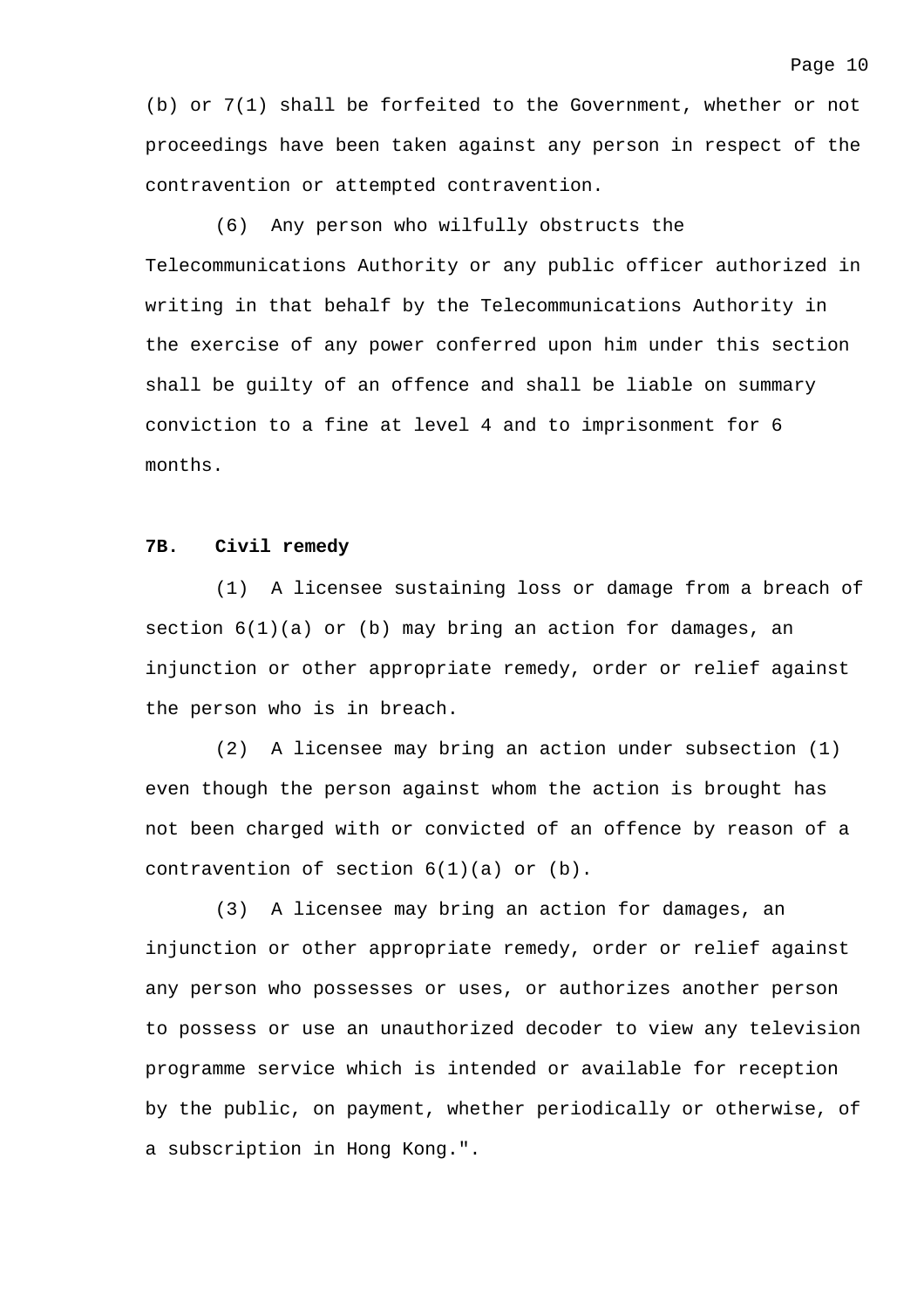#### **Explanatory Memorandum**

The purpose of this Bill is to amend the Broadcasting Ordinance (Cap. 562) –

- (a) to revise the definition of "unauthorized decoder";
- (b) to make it an offence to possess or use or authorize another person to possess or use an unauthorized decoder for commercial purposes;
- (c) to introduce presumptions to facilitate proof of offences;
- (d) to provide a defence to the employer and employee in proceedings for an offence under sections 6 and 7;
- (e) to make it an offence to wilfully obstruct the Telecommunications Authority or any public officer in the exercise of any power conferred upon him under the new section 7A;
- (f) to provide civil remedy for any contravention to section 6 and viewing of any pay television programme provided by a licensee without paying a subscription.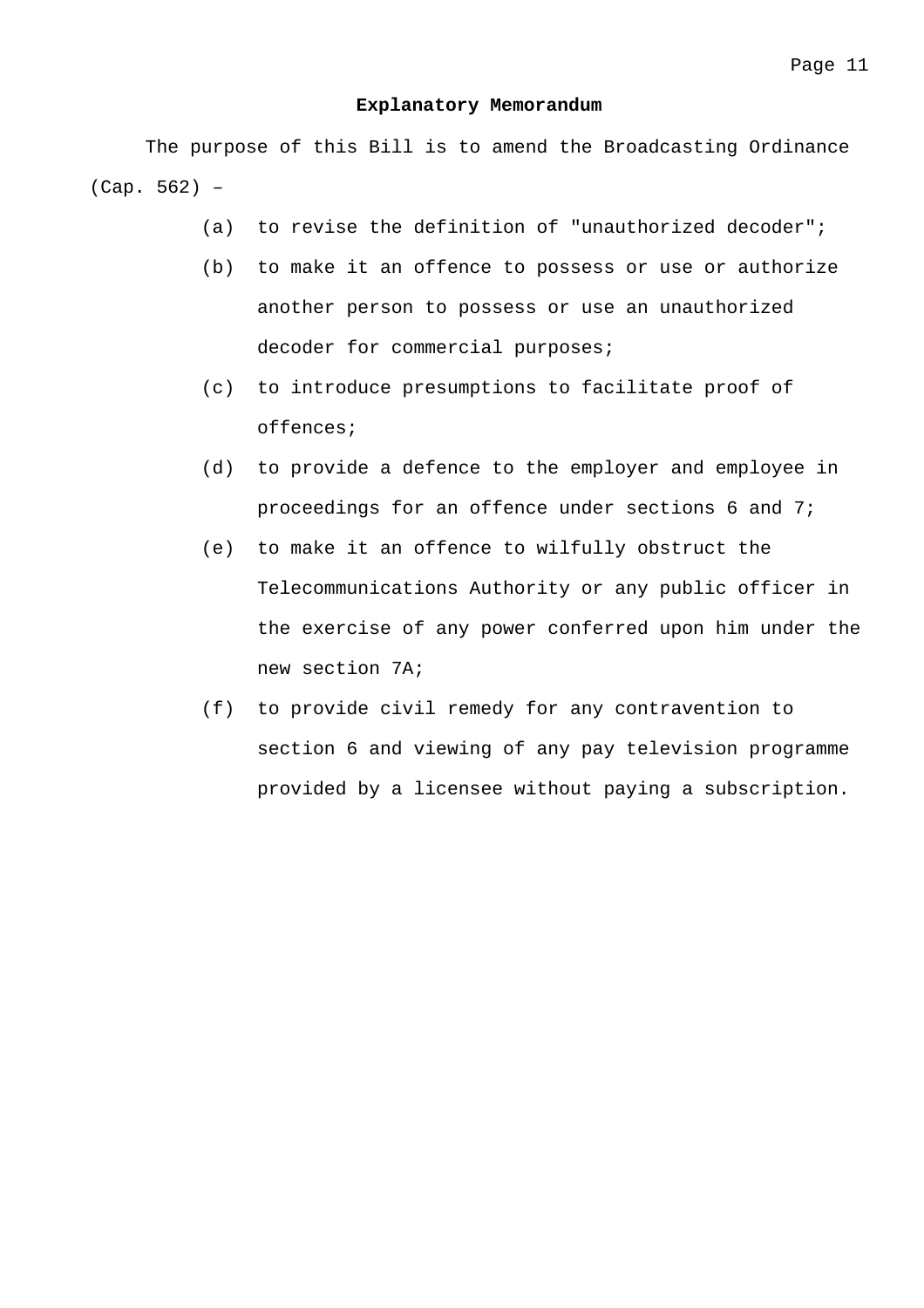### Annex B

## **The Existing Provisions**

| Chapter: | 562 | Title:   | <b>BROADCASTING</b><br><b>ORDINANCE</b> | Gazette<br>Number: | 48 of 2000 |
|----------|-----|----------|-----------------------------------------|--------------------|------------|
| Section: | 2   | Heading: | Interpretation                          | Version<br>Date:   | 07/07/2000 |

(1) In this Ordinance, unless the context otherwise requires-

"associate" (相聯者)-

- (a) subject to paragraph (b), in relation to-
	- (i) a voting controller holding voting control, means the same as it does in the definition of "associate" in Part 1 of Schedule 1;
	- (ii) a disqualified person, means the same as it does in relation to a voting controller holding voting control, with the modification that any reference in the definition mentioned in subparagraph (i) to a voting controller shall be construed as a reference to a disqualified person;
	- (iii) a licensee, means the same as it does in relation to a voting controller which is a corporation holding voting control, with the modification that any reference in the definition mentioned in subparagraph (i) to a voting controller which is a corporation shall be construed as a reference to a licensee;
	- (iv) a person who exercises control of a licensee, means the same as it does in relation to a voting controller holding voting control, with the modification that any reference in the definition mentioned in subparagraph (i) to a voting controller shall be construed as a reference to a person who exercises control of a licensee;
- (b) does not include a person who is not an associate in accordance with the provisions of a notice under subsection (2);
- "Broadcasting Authority" (廣管局) means the Broadcasting Authority established under section 3 of the Broadcasting Authority Ordinance (Cap 391);

"broadcasting service" (廣播服務) means-

- (a) a domestic free television programme service;
- (b) a domestic pay television programme service;
- (c) a non-domestic television programme service; or
- (d) an other licensable television programme service;

"Chief Secretary" (司長) means the Chief Secretary for Administration;

"Code of Practice" (業務守則) means a Code of Practice approved under section 3;

- "company" (公司) means the same as it does in the definition of "company" in section 2(1) of the Companies Ordinance (Cap 32);
- "conditions" (條件), in relation to a licence, means the conditions specified in the licence, the conditions specified in this Ordinance which are applicable to the licence and the conditions specified in a notice under section 10(3) which are applicable to the licence;

"corporation" (法團) means a company or other body corporate;

"decoder" (解碼器) means an apparatus, component part of an apparatus, or other component in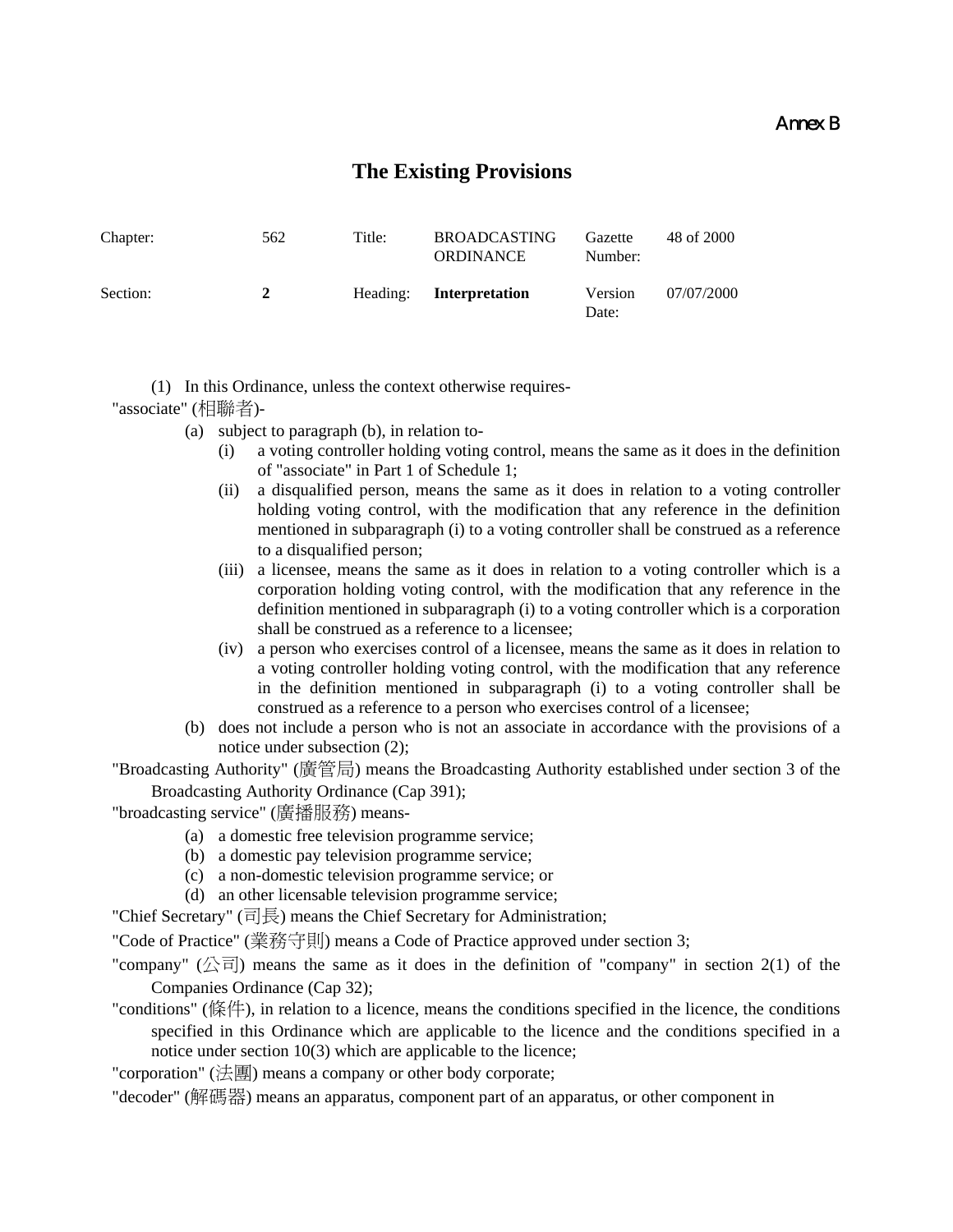electronic or tangible form, which is designed or adapted to enable (whether of its own or with any other apparatus) an encrypted television programme service to be decoded;

"disqualified person" (不符合持牌資格人士) means the same as it does in the definition of "disqualified person" in Part 1 of Schedule 1;

"domestic free television programme service" (本地免費電視節目服務) means a television programme service which-

- (a) is intended or available for reception by the public free of charge in Hong Kong;
- (b) is intended or available for reception by an audience of more than 5000 specified premises; and
- (c) primarily targets Hong Kong;

"domestic pay television programme service" (本地收費電視節目服務) means a television programme service which-

- (a) is intended or available for reception by the public, on payment, whether periodically or otherwise, of a subscription in Hong Kong;
- (b) is intended or available for reception by an audience of more than 5000 specified premises; and
- (c) primarily targets Hong Kong;

"domestic premises" (住宅) means any premises which are constructed or intended to be used for habitation;

"dominant position" (支配優勢) means dominant position construed in accordance with section 14;

"exercise control" (行使控制) means the same as it does in Part 1 of Schedule 1;

"function" (職能) includes a power and a duty;

"hotel room" (酒店房間) means accommodation within the meaning of section 2(1) of the Hotel Accommodation Tax Ordinance (Cap 348);

"influence" (影響、影響力) means the same as it does in the definition of "influence" in Part 1 of Schedule 1;

"let for hire"  $(\pm 1)$  includes invite to let for hire;

"licence" (牌照) means a licence-

- (a) granted under section 8(1) to provide a domestic free television programme service or domestic pay television programme service; or
- (b) granted under section 8(2) to provide a non-domestic television programme service or an other licensable television programme service;

"licensee" (持牌人) means the holder of a licence;

"licensed service" (領牌服務) means a broadcasting service the subject of a licence;

"material" (材料) includes pictures (whether moving or not), words, music and other sounds, whether produced, spoken or made simultaneously or otherwise;

"newspaper" (報刊) means a paper or other publication or a supplement thereto available to the public which-

- (a) contains news, intelligence, occurrences or any remarks, observations or comments in relation to such news, intelligence or occurrences or to any other matter of public interest;
- (b) is published for sale or free distribution and periodically (whether half-yearly, quarterly, monthly, fortnightly, weekly, daily or otherwise), or in parts or numbers at intervals not exceeding 6 months; and
- (c) does not comprise exclusively any item or items specified in Schedule 2;

"non-domestic television programme service" (非本地電視節目服務) means a television programme service which-

 $(a)$  is-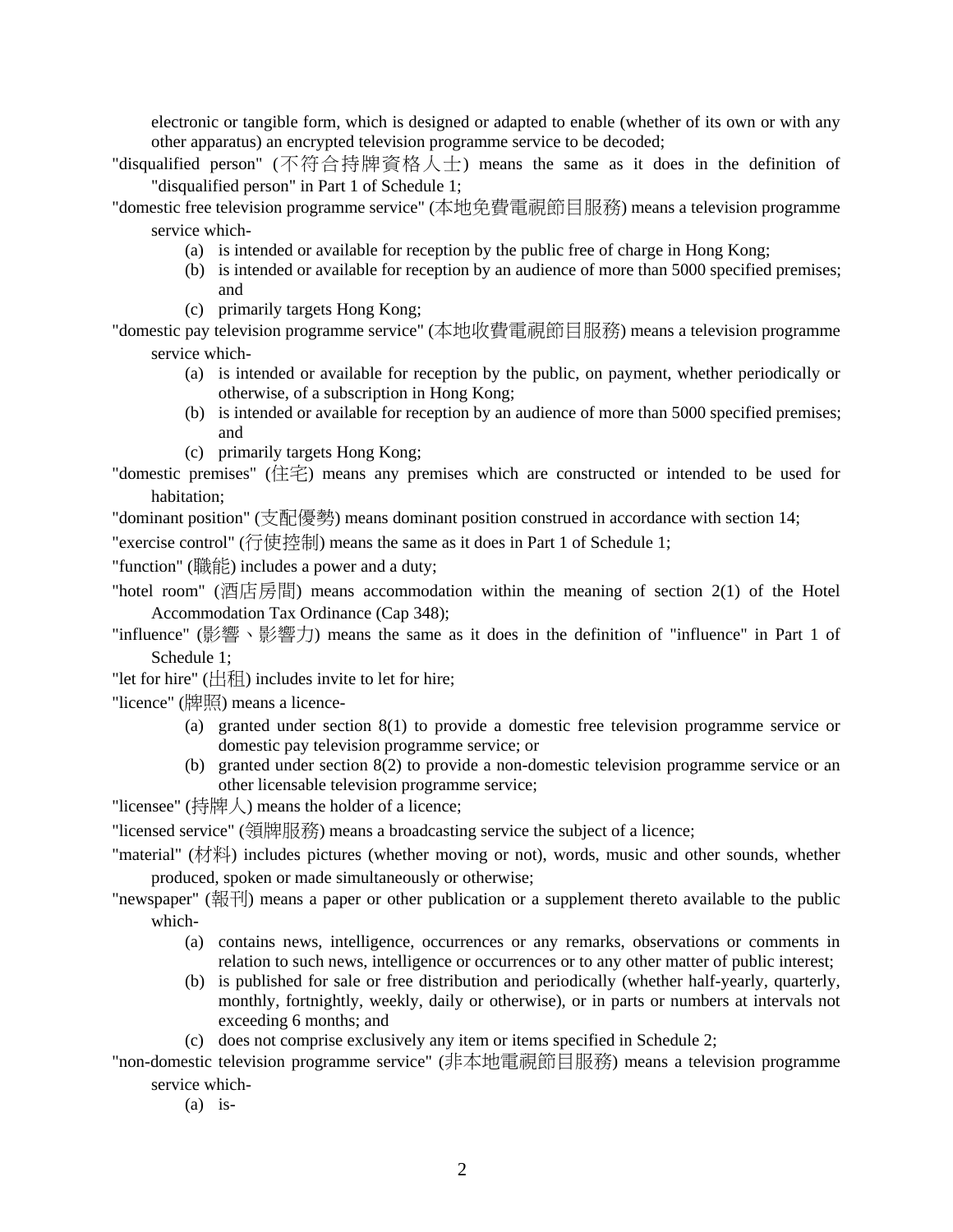- (i) intended or available for reception by the public-
	- (A) free of charge in Hong Kong; or
	- (B) on payment, whether periodically or otherwise, of a subscription in Hong Kong; or
- (ii) neither intended nor available for reception by the public-
	- (A) free of charge in Hong Kong; or
	- (B) on payment, whether periodically or otherwise, of a subscription in Hong Kong; and
- (b) does not primarily target Hong Kong;
- "offer for sale" (要約出售) includes invite to offer for sale;
- "ordinarily resident in Hong Kong" (通常居於香港)-
	- (a) in relation to an individual, means-
		- (i) residence in Hong Kong for not less than 180 days in any calendar year; or
		- (ii) residence in Hong Kong for not less than 300 days in any 2 consecutive calendar years;
	- (b) in relation to a corporation, means a corporation which satisfies the following-
		- (i) if the number of directors who actively participate in its direction-
			- (A) is 2, each is an individual;
			- (B) is more than 2, each of a majority of them is an individual,
			- for the time being ordinarily resident in Hong Kong in accordance with paragraph (a) and has been so resident for at least one continuous period of not less than 7 years; and
		- (ii) the control and management of the corporation is bona fide exercised in Hong Kong;
- "other licensable television programme service" (其他須領牌電視節目服務) means a television programme service which is intended or available for reception-
	- (a) free of charge in Hong Kong or on payment, whether periodically or otherwise, of a subscription in Hong Kong; and
	- (b) either-
		- (i) subject to subsection (12), by an audience of not more than 5000 specified premises; or
		- (ii) in hotel rooms;

"performance bond" (履約保證), in relation to a licensee, means a first demand performance bond or bank guarantee-

- (a) issued by a bank within the meaning of section  $2(1)$  of the Banking Ordinance (Cap 155);
- (b) in favour of the Government; and
- (c) which complies with the provisions of the notice under subsection (3) applicable to the licensee,
- to secure compliance by the licensee with any of its licence conditions;

"practicable" (切實可行) means reasonably practicable;

"prescribed Ordinance" (訂明條例) means-

- (a) this Ordinance;
- (b) the Telecommunications Ordinance (Cap 106); or
- (c) the Broadcasting Authority Ordinance (Cap 391);

"principal officer" (主要人員) means the same as it does in the definition of "principal officer" in Part 1 of Schedule 1;

"provide" (提供), in relation to a broadcasting service, includes establish and operate;

"public place" (公眾地方) means a place to which the public or a section of the public may or are permitted to have access from time to time, whether by payment or otherwise;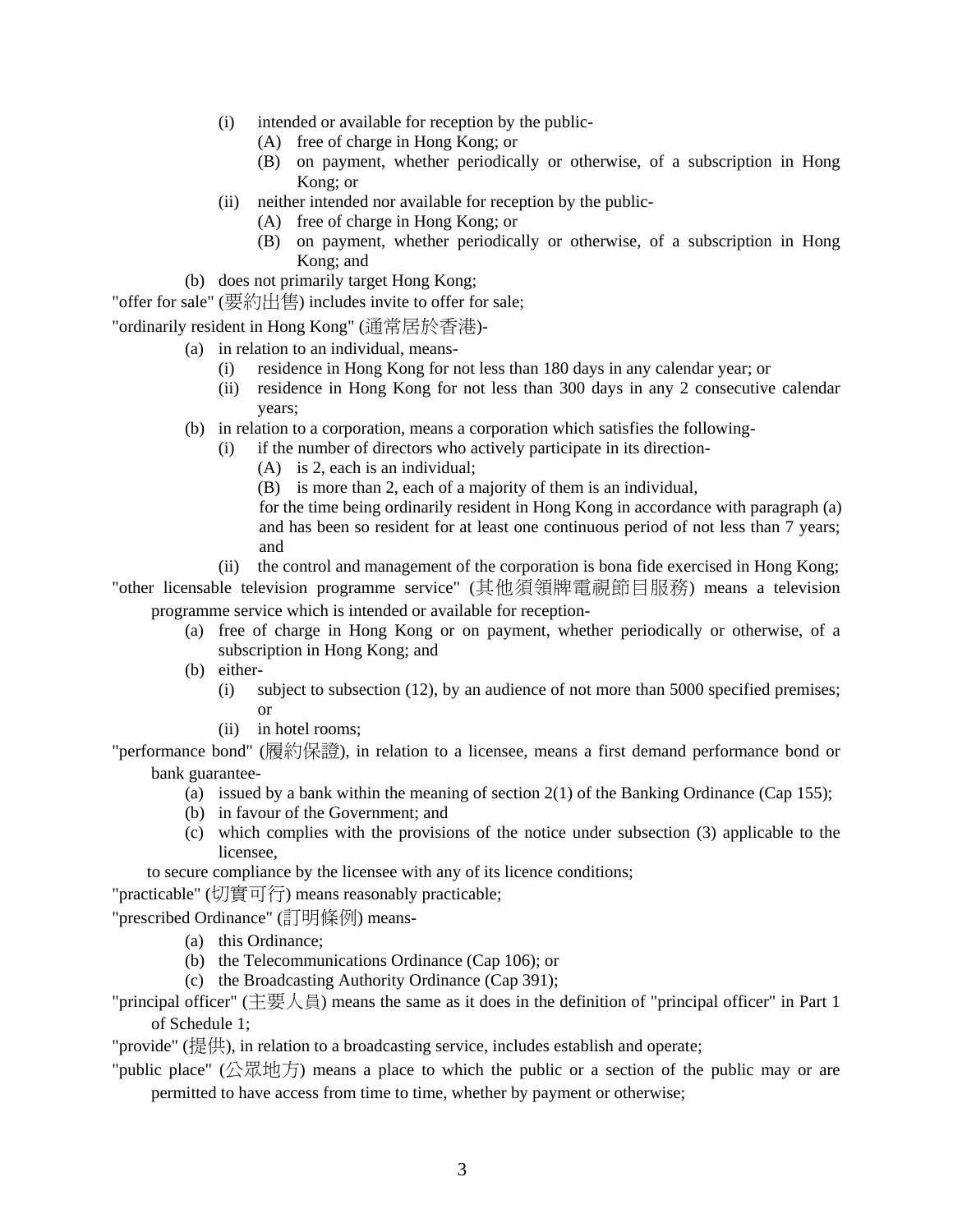"representations" (申述) means representations in writing;

"restriction" (限制) includes restraint;

"specified" (指明), in relation to a form, means specified under section 41;

"specified premises" (指明處所) means any domestic premises, or hotel room, in Hong Kong;

"subscription" (收看費) means a fee payable by or on behalf of any person for the right to view a television programme service in Hong Kong;

"subsidiary" (附屬公司) has the same meaning as in the Companies Ordinance (Cap 32);

"telecommunications" (電訊) means the same as it does in the definition of "telecommunications" in section 2(1) of the Telecommunications Ordinance (Cap 106);

"Telecommunications Authority" (電訊局長) means the Telecommunications Authority appointed under section 5 of the Telecommunications Ordinance (Cap 106);

"television programme" (電視節目) means moving visual representational images (that is, images comprised within sequences of visual images capable of being seen as moving images), or a combination of sounds and such images, that are intended to inform, enlighten or entertain, but does not include visual images that consist predominantly of alphanumeric text, data, graphs, charts, diagrams or video games;

"television programme service" (電視節目服務)-

- (a) subject to paragraph (b)-
	- (i) means the provision of a service that includes television programmes for transmission by telecommunications-
		- (A) that are readily accessible to, or made available to, the general public in or outside Hong Kong; or
		- (B) to persons, in 2 or more specified premises, simultaneously or on demand, whether on a point-to-point or a point-to-multipoint basis, or any combination thereof, having equipment appropriate for receiving that service; and
	- (ii) includes a service, or a service belonging to a class of services, which is a television programme service in accordance with the provisions of a notice under subsection  $(5)(a);$
- (b) does not include the provision of a service that-
	- (i) consists only of a television programme that is made solely for performance or display in a public place;
	- (ii) consists only of a television programme that is intended wholly or mainly for the purposes of the trade, business, employment or profession of the recipient (but excluding a television programme delivered to hotel rooms);
	- (iii) consists only of a service that is specified in Schedule 3; or
	- (iv) is a service, or a service belonging to a class of services, which is not a television programme service in accordance with the provisions of a notice under subsection (5)(b);

"television programme service locking device" (鎖碼裝置) means a device which enables a person to whom a television programme service is or is to be provided to control access to the service;

"voting control" (表決控制權) and "voting controller" (表決控權人) mean the same as they do in the definitions of "voting control" and "voting controller" respectively in Part 1 of Schedule 1;

"voting share" (有表決權股份), in relation to a corporation, means a share which entitles the registered owner of the share to vote at meetings of the shareholders of the corporation.

(2) The Broadcasting Authority may, by notice in the Gazette, declare that persons specified in the notice are not associates if the Broadcasting Authority specifies in the notice that it is satisfied that-

(a) the persons do not act together in any relevant dealing relating to a licensee or disqualified person; and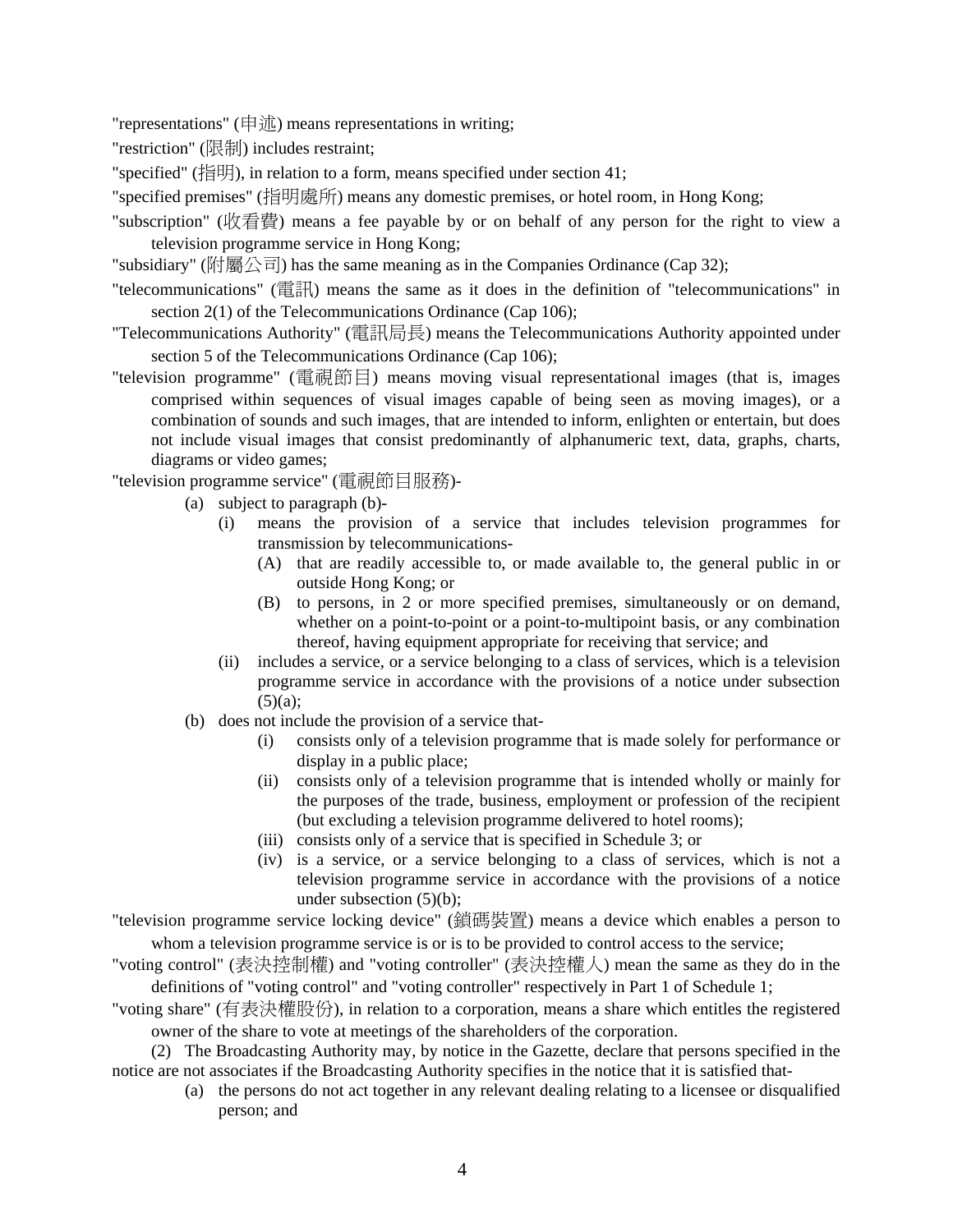(b) each person is not in a position to exert influence over the business dealings of the other person in relation to that licensee or disqualified person.

(3) The Chief Executive in Council or the Broadcasting Authority, as the case may require, may, by notice in writing, specify the form and the amount of a first performance bond or bank guarantee mentioned in the definition of "performance bond" in subsection (1).

(4) For the purposes of this Ordinance-

- (a) transmission on a point-to-point basis means that each transmission (of which there may be more than one at the same time, but independent of and separate from one another) is between one point and only one other point;
- (b) transmission on a point-to-multipoint basis means that a transmission is between one point and 2 or more other points;
- (c) a television programme does not cease to be so merely because it is an interactive programme, that is, a programme which is designed so that the viewer can participate in or influence its contents and method of presentation (if it is otherwise a television programme).
- (5) The Chief Executive in Council may, by notice in the Gazette-
	- (a) declare a service, or a class of services, specified in the notice to be a television programme service, or a class of television programme services, as the case may be;
	- (b) declare a service, or a class of services, specified in the notice not to be a television programme service, or a class of television programme services, as the case may be.

(6) Any reference in this Ordinance to the performance of a function shall be construed as including the exercise of a power or the performance of a duty, as the case may require.

(7) Where, in relation to a corporation, 2 or more persons have a joint interest, then for the purposes of this Ordinance each of those persons shall be regarded as having the entire interest to the exclusion of the other persons.

- (8) For the purposes of this Ordinance-
	- (a) Schedules 1 and 4, unless otherwise stated, shall have effect to and in relation to a domestic free television programme service, domestic free television programme service licence and domestic free television programme service licensee;
	- (b) Schedules 1 and 5, unless otherwise stated, shall have effect to and in relation to a domestic pay television programme service, domestic pay television programme service licence and domestic pay television programme service licensee;
	- (c) Schedule 6, unless otherwise stated, shall have effect to and in relation to a non-domestic television programme service, non-domestic television programme service licence and non-domestic television programme service licensee;
	- (d) Schedule 7, unless otherwise stated, shall have effect to and in relation to an other licensable television programme service, other licensable television programme service licence and other licensable television programme service licensee.
- (9) For the avoidance of doubt, it is hereby declared that-
	- (a) a television programme service includes any advertisements comprised within the service;
	- (b) a notice under subsection (2) or (3) is not subsidiary legislation;
	- (c) a notice under subsection (5) is subsidiary legislation;
	- (d) where a condition specified in a licence makes any reference to an approval by or of the Broadcasting Authority or the Telecommunications Authority (or words to the like effect), then that approval may be given subject to such conditions as the Broadcasting Authority or the Telecommunications Authority, as the case may be, thinks fit;
	- (e) a provision of this Ordinance which requires information or a document to be disclosed or otherwise given to the Broadcasting Authority or any other person does not operate to require a person to disclose or otherwise give any information or document which the person could not be compelled to disclose or otherwise give in evidence in civil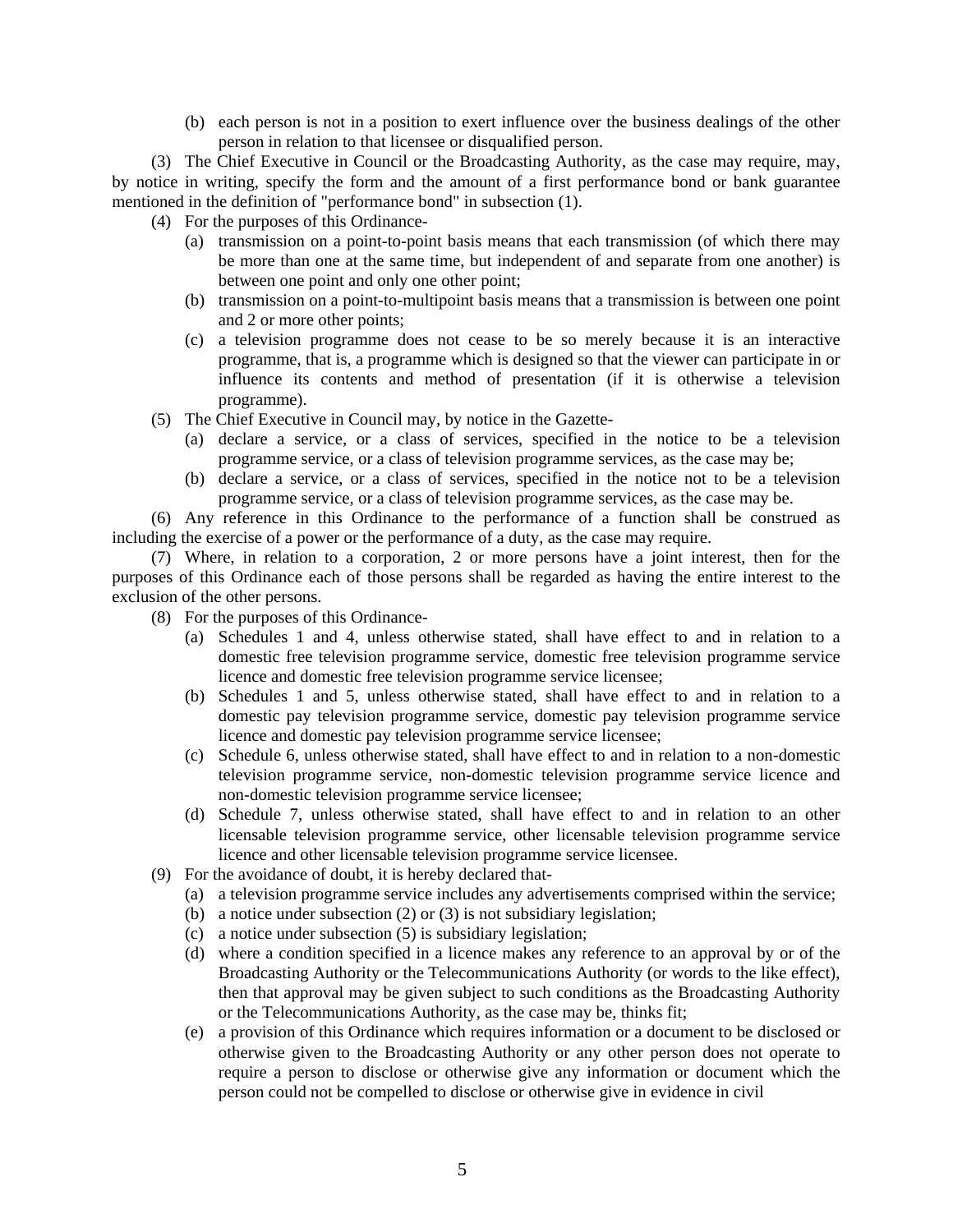proceedings before the Court of First Instance.

(10) Subsection (9)(e) shall not apply to the disclosure by a solicitor of the name and address of a client of the solicitor.

(11) In exercising their powers under this Ordinance, the Broadcasting Authority and the Telecommunications Authority shall-

- (a) when forming an opinion or making a determination, direction or decision under this Ordinance, only do so on reasonable grounds and having regard to relevant considerations;
- (b) when forming an opinion or making a determination, direction or decision under this Ordinance, provide reasons in writing for it.

(12) The Broadcasting Authority may, by notice in writing served on the licensee, or the person seeking to be a licensee, concerned, waive the requirement specified in paragraph (b)(i) of the definition of "other licensable television programme service" if the Broadcasting Authority is satisfied that the other licensable television programme service concerned is only intended or available for reception by a single housing estate.

(13) In this Ordinance-

- (a) a reference to "telecommunications" includes "telecommunication";
- (b) a reference to "Telecommunications" includes "Telecommunication".

| Chapter: | 562 | Title: | <b>BROADCASTING</b><br><b>ORDINANCE</b>  | Gazette<br>Number: | 48 of 2000 |
|----------|-----|--------|------------------------------------------|--------------------|------------|
| Section: | 6   |        | Heading: <b>Unauthorized</b><br>decoders | Version<br>Date:   | 07/07/2000 |

(1) A person shall not, in the course of trade or business, import, export, manufacture, sell, offer for sale or let for hire an unauthorized decoder.

- (2) A person who contravenes subsection (1) commits an offence and is liable-
	- (a) on summary conviction, to a fine at level 6 and to imprisonment for 2 years;
	- (b) on conviction on indictment, to a fine of \$1000000 and to imprisonment for 5 years.

(3) Where it is proved that a person has, in the course of trade or business, imported, exported, manufactured, sold, offered for sale or let for hire an unauthorized decoder, then, unless there is evidence to the contrary, it shall be presumed that the person knew that the decoder was an unauthorized decoder.

(4) Where the Telecommunications Authority or any public officer authorized in writing in that behalf by the Telecommunications Authority has reasonable grounds for believing that a person, in the course of trade or business, imports, exports, manufactures, sells, offers for sale or lets for hire unauthorized decoders, then he may-

- (a) require the person to produce for his inspection, at any place specified by him, any decoder imported, exported, manufactured, sold, offered for sale or let for hire by the person in the course of trade or business;
- (b) enter and inspect any premises at, to or from which he reasonably believes that the person imports, exports, manufactures, sells, offers for sale or lets for hire in the course of trade or business unauthorized decoders, and require the production to him of any books or documents relating to the decoders;
- (c) seize, remove and detain any unauthorized decoders.
- (5) Domestic premises shall not be entered or searched under subsection (4) except pursuant to a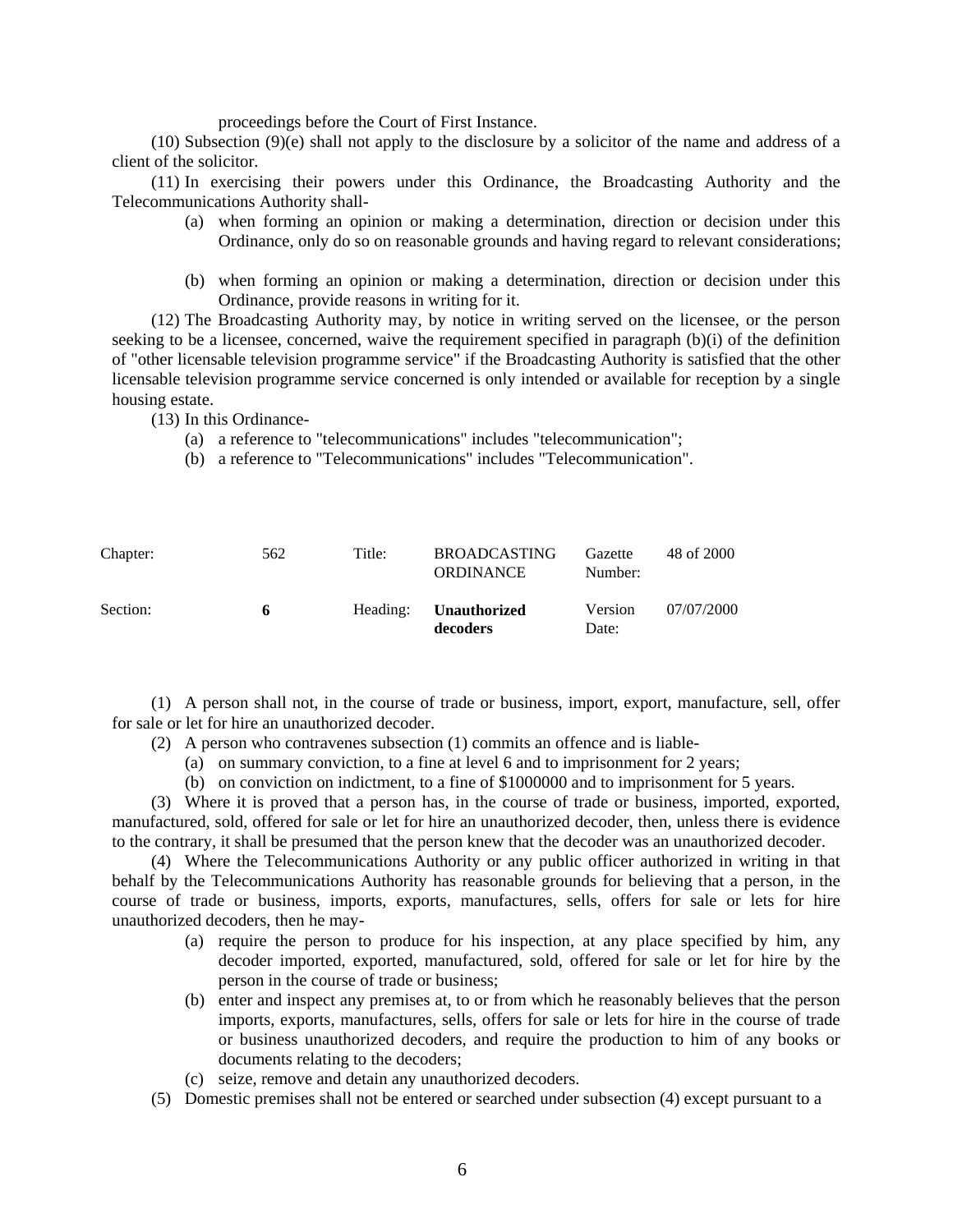warrant under subsection (6).

(6) Where a magistrate is satisfied by information on oath that there are reasonable grounds for suspecting that there is an unauthorized decoder in any domestic premises used by a person whom he has reasonable grounds for believing has committed an offence under this section, then he may issue a warrant authorizing the Telecommunications Authority or any other public officer to enter and search the premises.

(7) The Telecommunications Authority or any public officer authorized in writing in that behalf, in the exercise of the powers under subsection (4) or pursuant to a warrant issued under subsection (6), may-

- (a) break open any outer or inner door of any place that he is empowered or authorized to enter and search;
- (b) remove by force any person or thing obstructing him or resisting any arrest, detention, search, inspection, seizure or removal that he is empowered to make or carry out;
- (c) detain any person found in any place that he is empowered or authorized to search until such place has been searched.

(8) A magistrate or court may, upon application by or on behalf of the Telecommunications Authority or by any public officer authorized in writing in that behalf by the Telecommunications Authority, order that any unauthorized decoder in respect of which there has been a contravention or attempted contravention of this section shall be forfeited to the Government, whether or not proceedings have been taken against any person in respect of the contravention or attempted contravention.

(9) In this section, "unauthorized decoder" (未經批准的解碼器) means a decoder by means of which encrypted television programmes provided under a licence can be viewed in decoded form without payment of a subscription where a subscription is required to be paid.

| Chapter: | 562 | Title:   | <b>BROADCASTING</b><br><b>ORDINANCE</b>                                                                                                                  | Gazette<br>Number: | 48 of 2000 |
|----------|-----|----------|----------------------------------------------------------------------------------------------------------------------------------------------------------|--------------------|------------|
| Section: | 7   | Heading: | <b>Offence of</b><br>providing decoders<br>and reception<br>equipment for<br>television<br>programme service<br>on subscription<br>basis without licence | Version<br>Date:   | 07/07/2000 |

(1) Subject to subsection (2), a person shall not, in the course of trade or business, import, export, manufacture, sell, offer for sale or let for hire any decoder for use by a Television Receive Only System to receive a broadcasting service which is not licensed on a subscription basis.

- (2) Subsection (1) shall not apply in relation to-
	- (a) an encrypted broadcasting service which is licensed other than on a subscription basis; or
	- (b) a decoder, or a decoder belonging to a class of decoders, which is not a decoder for the purposes of subsection (1) in accordance with the provisions of a notice under subsection  $(4).$
- (3) A person who contravenes subsection (1) commits an offence and is liable-
	- (a) on summary conviction, to a fine at level 6 and to imprisonment for 2 years;
	- (b) on conviction on indictment, to a fine of \$1000000 and to imprisonment for 5 years.

(4) The Telecommunications Authority may, by notice in the Gazette, declare a decoder, or a class of decoders, specified in the notice not to be a decoder, or a class of decoders, as the case may be, for the